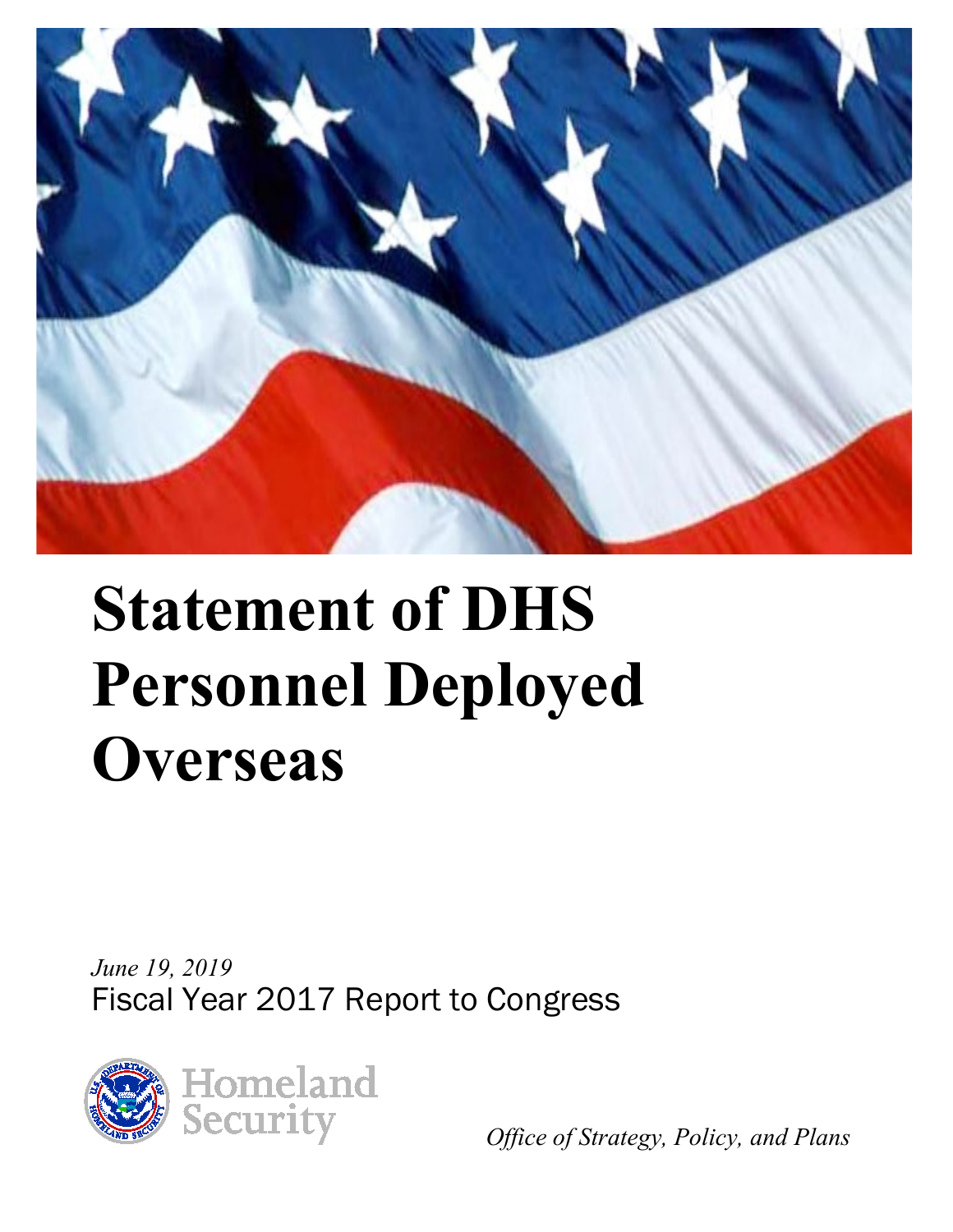### **Message from the Deputy Under Secretary for the Office of Strategy, Policy, and Plans**

#### June 19, 2019

I am pleased to present the following report, "Statement of DHS Personnel Deployed Overseas," which has been prepared by the Office of Strategy, Policy, and Plans.

This report has been compiled pursuant to the language set forth in the Joint Explanatory Statement accompanying the Fiscal Year (FY) 2017 Department of Homeland Security (DHS) Appropriations Act (P.L. 115-31).

Pursuant to Congressional requirements, this report is being provided to the following Members of Congress:



The Honorable Lucille Roybal-Allard Chairwoman, House Appropriations Subcommittee on Homeland Security

The Honorable Chuck Fleischmann Ranking Member, House Appropriations Subcommittee on Homeland Security

The Honorable Shelley Moore Capito Chairman, Senate Appropriations Subcommittee on Homeland Security

The Honorable Jon Tester Ranking Member, Senate Appropriations Subcommittee on Homeland Security

I would be pleased to respond to any questions you may have. Please do not hesitate to contact my office at (202) 282-9708.

Sincerely,

W. W. ameri

ames W. Mccament Deputy Under Secretary Office of Strategy, Policy, and Plans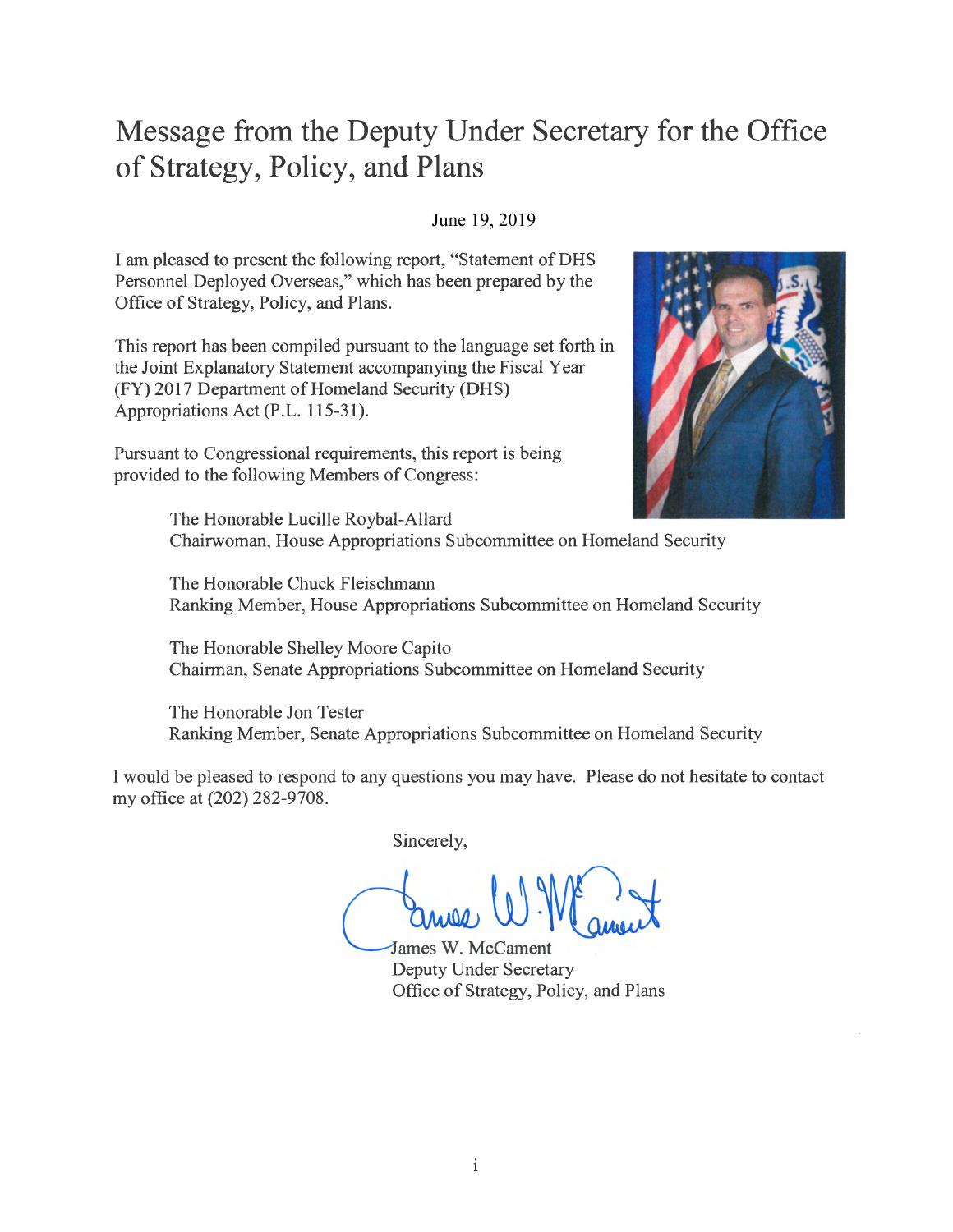

# Statement of DHS Personnel Deployed Overseas

# Table of Contents

| 1. DHS International Engagement Strategy<br>2. Department of Homeland Security International Footprint Review for<br>Fiscal Year 2016 |  |
|---------------------------------------------------------------------------------------------------------------------------------------|--|
|                                                                                                                                       |  |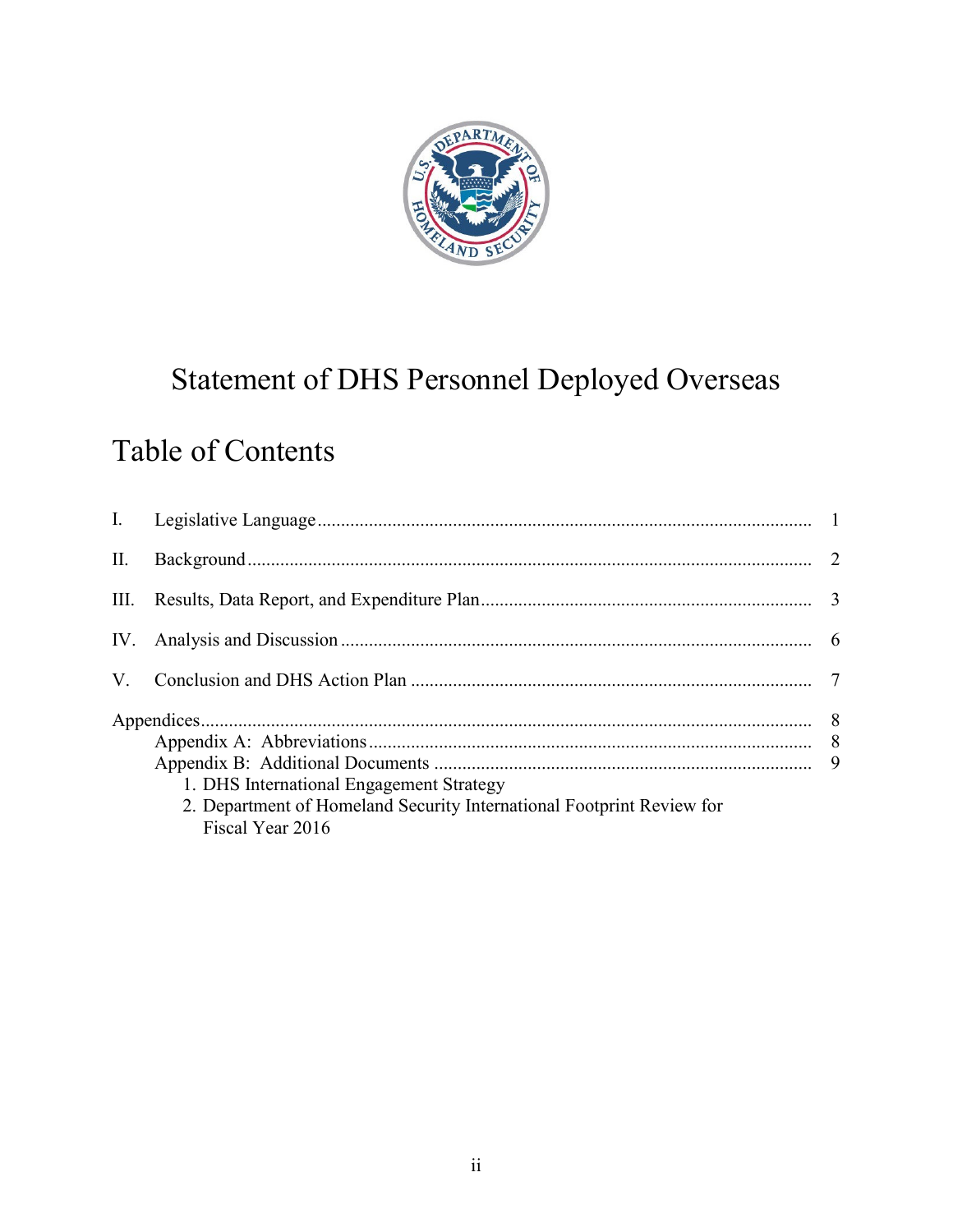### <span id="page-3-0"></span>I. Legislative Language

This document responds to language set forth in the Joint Explanatory Statement accompanying the Fiscal Year (FY) 2017 Department of Homeland Security (DHS) Appropriations Act (P.L. 115-31). The Joint Explanatory Statement states:

In addition to the House directive to provide a comprehensive review of the number and locations of all DHS personnel deployed overseas, the Office of Policy shall identify where redundant staff are located and explain why they are required.

Additionally, House Report 114-668 states:

In developing future budget requests for its international activities, the Office of Policy is directed to use the findings of the International Engagement Strategy footprint review, as well as objectives included in its Plan of Action and Milestones. By not later than February 15, 2017, the office shall provide a comprehensive review to the Committee of the number and locations of all DHS personnel deployed overseas; the amount of resources supporting the deployment; identifiable capability gaps including tracking and how these assignments support DHS strategic objectives.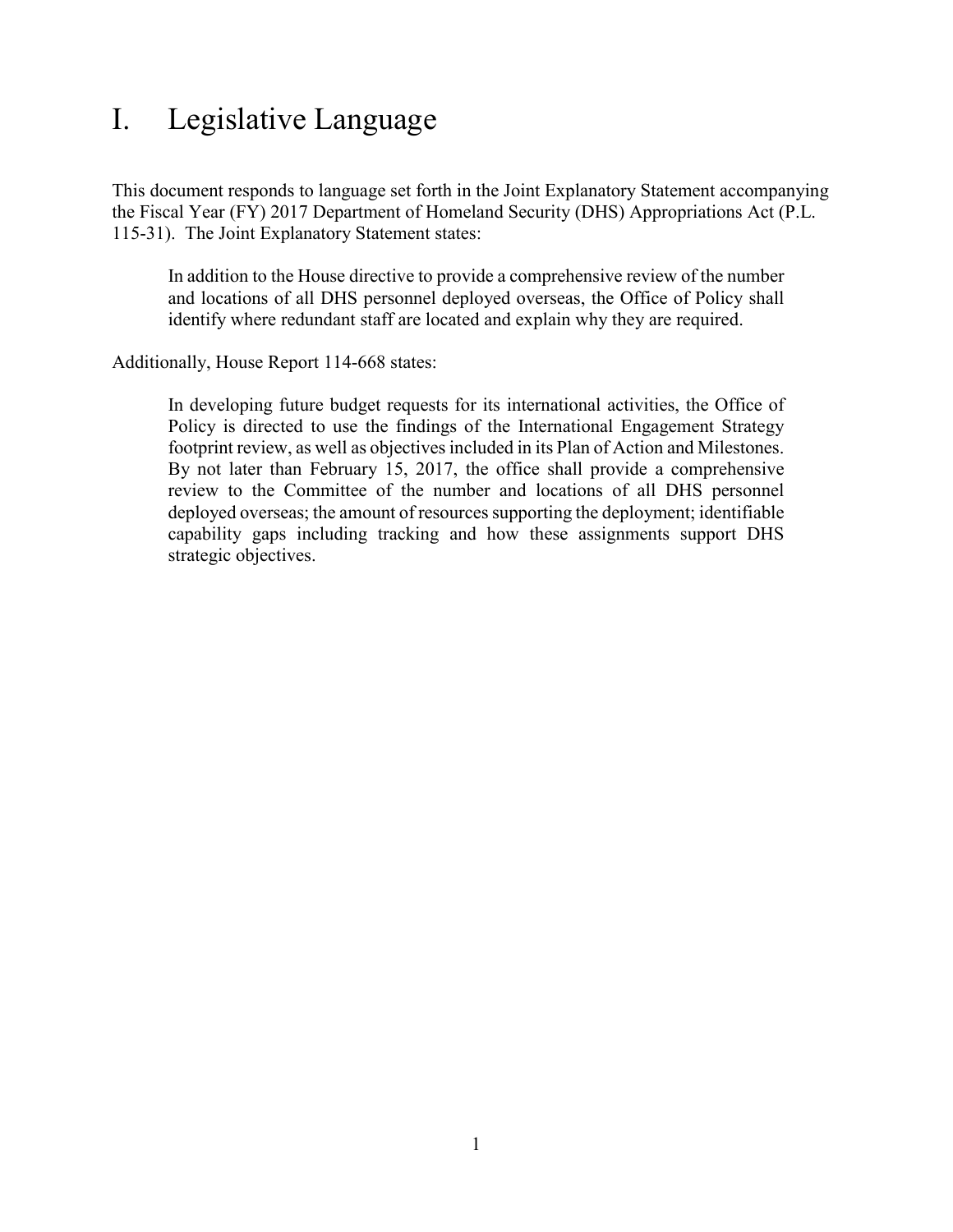### <span id="page-4-0"></span>II. Background

Pursuant to the U.S. Government Accountability Office (GAO) 20[1](#page-4-1)3 recommendation<sup>1</sup> that DHS establish departmentwide strategic priorities abroad, DHS issued the first DHS International Engagement Strategy (IES). This report includes a copy of the IES as a reference (Appendix B.1). DHS also implemented, at GAO's recommendation, an annual and repeatable process for aligning resources to DHS's international priorities called the International Footprint Review (IFR). The IFR, led by the DHS Office of Strategy, Policy, and Plans (PLCY), seeks to capture prior year fiscal expenditures and utilizes the IES as a "beacon" of DHS's intended foreign state of operations purposes when developing future years' resource allocation requests. Specifically, the IFR collects DHS Component and Headquarters overseas fiscal data including prior years' overseas expenditures as well as future years' funded (approved) and unfunded (unapproved) requests. Components can analyze these data by regional priority and line of effort as stated within the IES and articulate the alignment of their resources to the IES. In addition to the fiscal data, Components provide a self-assessment of how their international resources support the strategic objectives found within the IES.

This report provides overseas personnel data from February 2017 and August 2018, as well as the percentage of change between the two datasets. The attached IFR (Appendix B.2) provides an overview of the number and overseas locations in FY 2016 and associated costs.

<span id="page-4-1"></span> $\overline{a}$ <sup>1</sup> GAO, "COMBATING TERRORISM: DHS Should Take Action to Better Ensure Resources Abroad Align with Priorities," GAO-13-681 (Washington, D.C.: Published September 25, 2013; publicly released October 25, 2013).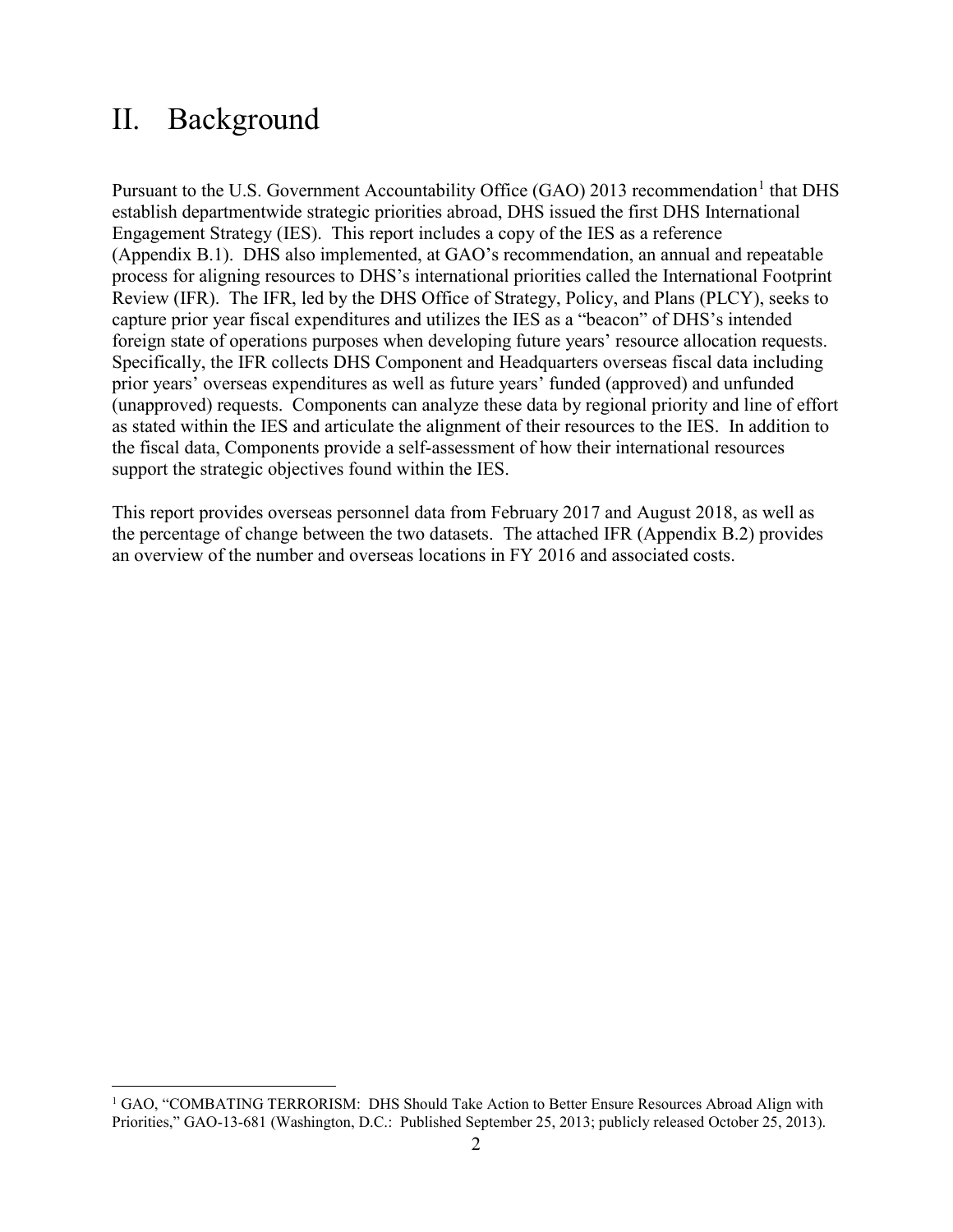### <span id="page-5-0"></span>III. Results, Data Report, and Expenditure Plan

**DHS IFR Summary**: Tables A and B provide fiscal data and information about the sum of total costs by region and by Component, respectively, for FY 2016. These data originate from the FY 2017 IFR, which captured physical expenditures from FY 2016. Included within the IFR are expenditures broken down by elements such as deployment costs, housing, or administrative items, which are sorted by funding source (e.g., appropriations, reimbursable activity, or fee collection), region, and duty station. In FY 2016, total expenditures across all DHS Components and Headquarters offices amounted to  $$544,989,589^2$  $$544,989,589^2$ . Components with personnel overseas include U.S. Customs and Border Protection (CBP), the Cybersecurity and Infrastructure Agency  $(CISA)$ ,<sup>[3](#page-5-2)</sup> the Federal Emergency Management Agency (FEMA), the Federal Law Enforcement Training Centers (FLETC), U.S. Immigration and Customs Enforcement (ICE), PLCY, the DHS Science and Technology Directorate (S&T), the Transportation Security Administration (TSA), the U.S. Coast Guard (USCG), U.S. Citizenship and Immigration Services (USCIS), and the U.S. Secret Service (USSS). Tables C and D provide snapshots of overseas personnel fluctuations over an 18-month span, from February 2017 to August 2018.

#### **Table A**

| <b>Region</b>                     | <b>Sum of Total Costs (Based on Component Submissions)</b> |
|-----------------------------------|------------------------------------------------------------|
| North America (Tier $14$ )        | \$158,298,740                                              |
| Europe (Tier 1)                   | \$120,556,720                                              |
| Central America (Tier 1)          | \$80,415,666                                               |
| Arabian Gulf and Morocco (Tier 1) | \$78,161,364                                               |
| Northeast Asia (Tier 1)           | \$32,842,598                                               |
| Southeast Asia (Tier $2^5$ )      | \$28,963,619                                               |
| South America (Tier 2)            | \$21,051,506                                               |
| Sub-Saharan Africa <sup>6</sup>   | \$16,676,928                                               |
| South Asia (Tier 2)               | \$7,039,562                                                |
| Oceania (Tier 2)                  | \$982,886                                                  |
| <b>Grand Total</b>                | \$544,989,589                                              |

**Table B**

 $\overline{a}$ 

| Component    | <b>Sum of Total Costs (Based on Component Submissions)</b> |
|--------------|------------------------------------------------------------|
| <b>CBP</b>   | \$232,204,984                                              |
| <b>FEMA</b>  | \$232,318                                                  |
| <b>FLETC</b> | \$776,364                                                  |
| ICE          | \$124,814,599                                              |
| <b>PLCY</b>  | \$1,964,326                                                |
| S&T          | \$514,574                                                  |

<span id="page-5-1"></span><sup>2</sup> Appendix B.2: IFR FY 2016 Fiscal Data tab.

<span id="page-5-2"></span><sup>3</sup> CISA was previously the National Protection and Programs Directorate. In August 2018, CISA had one overseas position, which was reimbursable. That cost does not appear in these tables.

<span id="page-5-3"></span> $4$  Appendix B.1: DHS IES, Tier 1 and 2 definition provided on page 10.

<span id="page-5-4"></span><sup>5</sup> Appendix B.1: DHS IES, Tier 2 definition provided on page 10.

<span id="page-5-5"></span><sup>6</sup> Appendix B.1: DHS IES, subregion not identified as Tier 1 or Tier 2 and defined on page 10.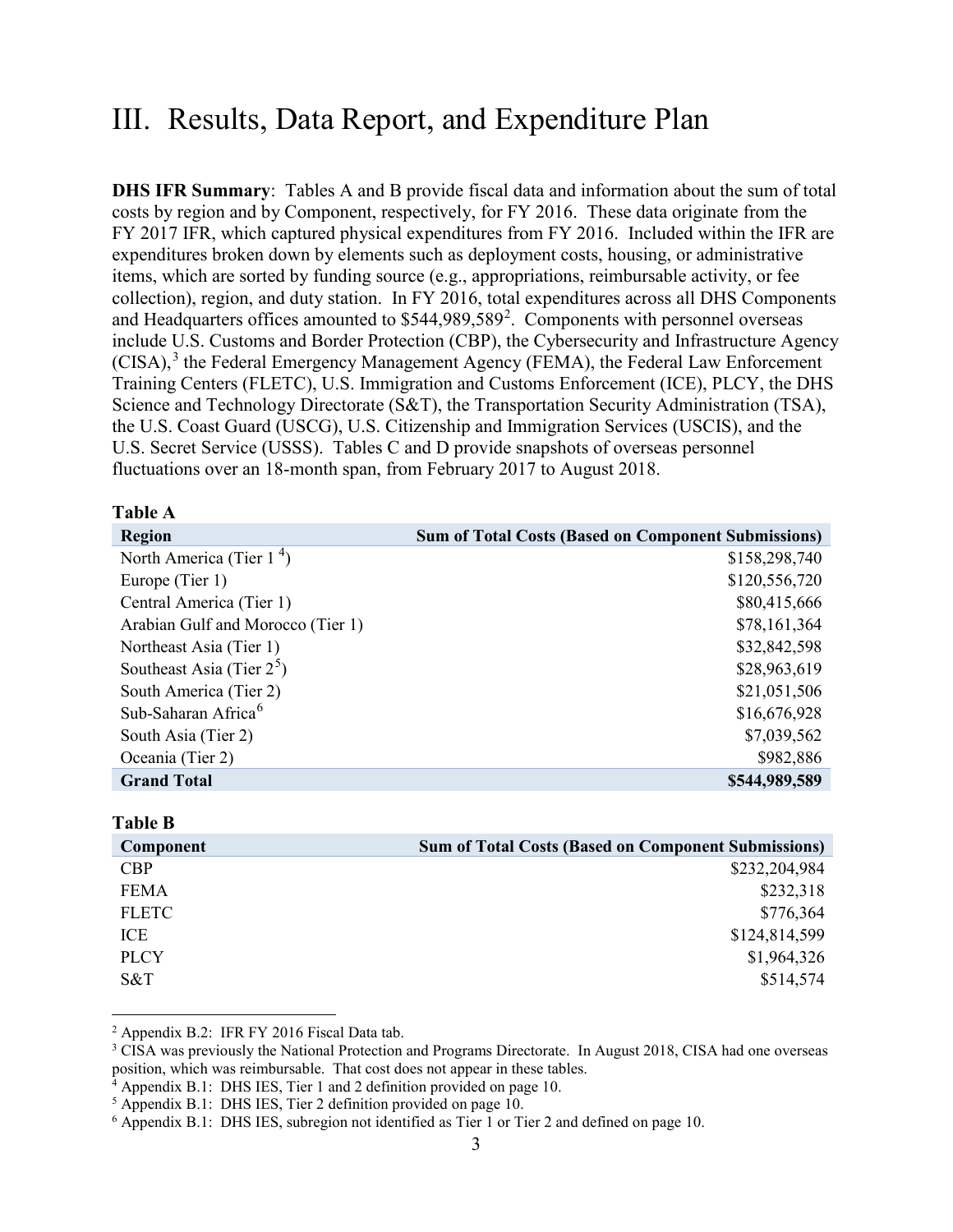| <b>Sum of Total Costs (Based on Component Submissions)</b> |
|------------------------------------------------------------|
| \$57,274,921                                               |
| \$46,479,715                                               |
| \$48,270,584                                               |
| \$32,457,204                                               |
| \$544,989,589                                              |
|                                                            |

#### **Table C**

 $\overline{a}$ 

|                                 |                | <b>DHS Personnel Overseas (February 2017)</b> |                                            |
|---------------------------------|----------------|-----------------------------------------------|--------------------------------------------|
| $\text{Region}^7$               | <b>Total</b>   | Federal                                       | <b>Locally Employed Staff</b><br>$(LES)^8$ |
| North America                   | 597            | 547                                           | 50                                         |
| Europe                          | 442            | 369                                           | 73                                         |
| Central America                 | 265            | 207                                           | 58                                         |
| Arabian Gulf and Morocco        | 394            | 372                                           | 22                                         |
| Northeast Asia                  | 114            | 69                                            | 45                                         |
| Southeast Asia                  | 116            | 67                                            | 49                                         |
| South America                   | 75             | 47                                            | 28                                         |
| South Asia                      | 28             | 10                                            | 18                                         |
| Oceania                         | $\overline{2}$ | 1                                             | $\mathbf{1}$                               |
| Sub-Saharan Africa              | 46             | 24                                            | 22                                         |
| <b>TOTAL</b>                    | 2,079          | 1,713                                         | 366                                        |
|                                 |                | <b>DHS Personnel Overseas (August 2018)</b>   |                                            |
| North America                   | 557            | 513                                           | 44                                         |
| Europe                          | 436            | 367                                           | 69                                         |
| Central America                 | 241            | 200                                           | 41                                         |
| <b>Arabian Gulf and Morocco</b> | 435            | 412                                           | 23                                         |
| Northeast Asia                  | 119            | 71                                            | 48                                         |
| Southeast Asia                  | 114            | 67                                            | 47                                         |
| South America                   | 74             | 45                                            | 29                                         |
| South Asia                      | 36             | 11                                            | 25                                         |
| Oceania                         | 5              | 3                                             | $\overline{2}$                             |
| Sub-Saharan Africa              | 43             | 23                                            | 20                                         |
| <b>TOTAL</b>                    | 2,060          | 1,712                                         | 348                                        |
|                                 |                | <b>Change Over 18 Months</b>                  |                                            |
| North America                   | $-6.70%$       | $-6.22%$                                      | $-12.00%$                                  |
| Europe                          | $-1.36%$       | $-0.54%$                                      | $-5.48%$                                   |
| Central America                 | $-9.06%$       | $-3.38%$                                      | $-29.31%$                                  |
| Arabian Gulf and Morocco        | 10.41%         | 10.75%                                        | 4.55%                                      |
| Northeast Asia                  | 4.39%          | 2.90%                                         | 6.67%                                      |
| Southeast Asia                  | $-1.72%$       | $0.00\%$                                      | $-4.08%$                                   |
| South America                   | $-1.33%$       | $-4.26%$                                      | 3.57%                                      |
| South Asia                      | 28.57%         | 10.00%                                        | 38.89%                                     |
| Oceania                         | 150.00%        | 200.00%                                       | 100.00%                                    |
| Sub-Saharan Africa              | $-6.52%$       | $-4.17%$                                      | $-9.09%$                                   |
| <b>TOTAL</b>                    | $-0.91%$       | $-0.06%$                                      | $-4.92%$                                   |

<span id="page-6-0"></span><sup>&</sup>lt;sup>7</sup> The personnel numbers in this table were derived from a crosswalk of the U.S. Department of State's regions to the DHS IES regions. That crosswalk can be found in Appendix B.1: DHS IES, pages  $27-30$ .

<span id="page-6-1"></span><sup>&</sup>lt;sup>8</sup> LES are personnel hired on a Personal Services Agreement under the host country's Local Compensation Plan. LES provide daily support (e.g. administrative, law enforcement, interpretation, etc.) to the hiring agency at a fraction of the cost of a deployed Federal employee.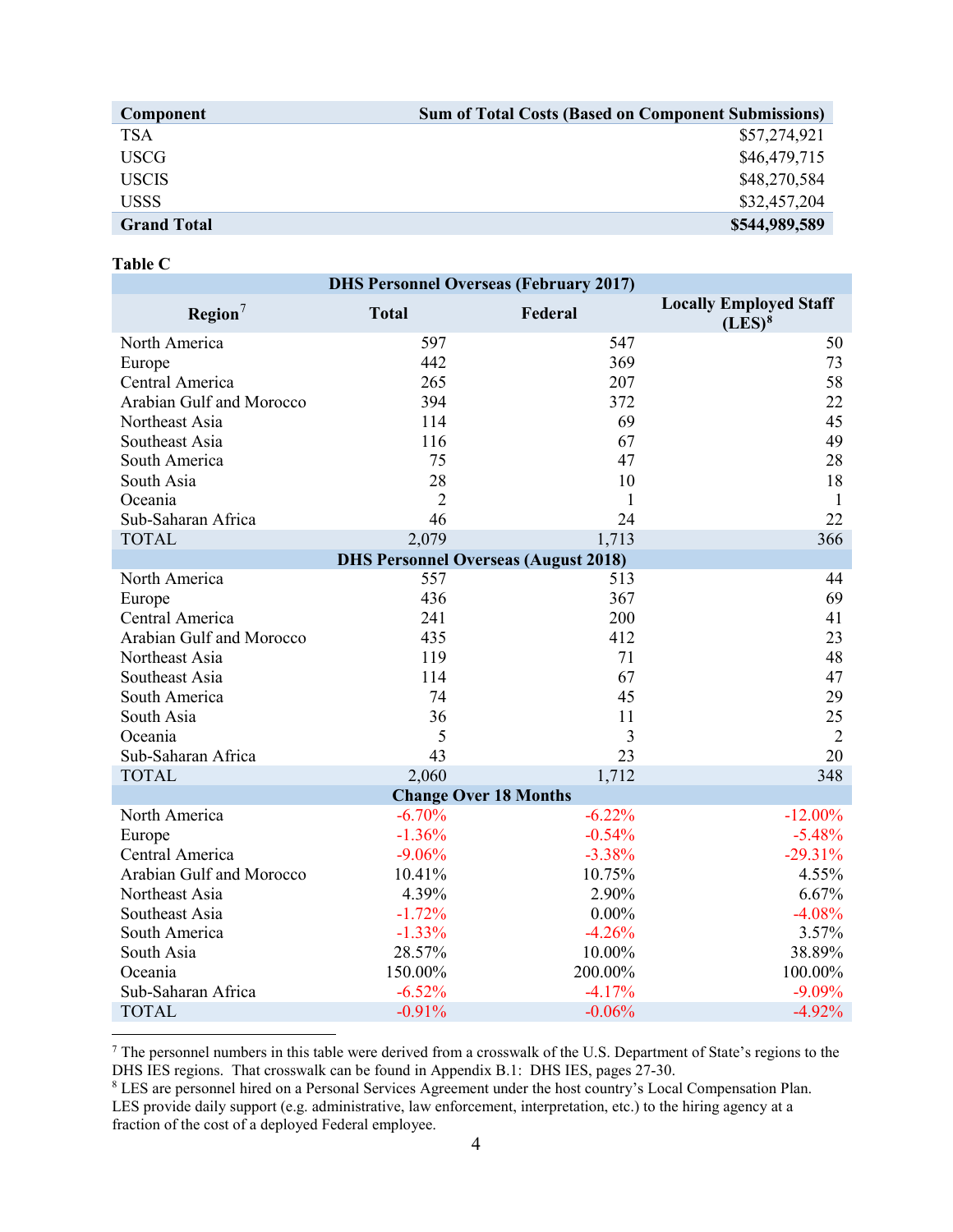|              |                  | <b>DHS Personnel Overseas (February 2017)</b> |                  |
|--------------|------------------|-----------------------------------------------|------------------|
| Component    | <b>Total</b>     | Federal                                       | <b>LES</b>       |
| <b>CBP</b>   | 972              | 909                                           | 63               |
| <b>FLETC</b> | 1                | 1                                             | $\boldsymbol{0}$ |
| ICE          | 332              | 180                                           | 152              |
| <b>FEMA</b>  | $\mathbf{1}$     | $\mathbf{1}$                                  | $\boldsymbol{0}$ |
| <b>CISA</b>  | $\boldsymbol{0}$ | $\boldsymbol{0}$                              | $\boldsymbol{0}$ |
| <b>PLCY</b>  | $\overline{7}$   | $\overline{4}$                                | 3                |
| S&T          | $\mathbf{1}$     | 1                                             | $\boldsymbol{0}$ |
| <b>TSA</b>   | 87               | 63                                            | 24               |
| <b>USCG</b>  | 424              | 424                                           | $\boldsymbol{0}$ |
| <b>USCIS</b> | 158              | 65                                            | 93               |
| <b>USSS</b>  | 96               | 65                                            | 31               |
| <b>TOTAL</b> | 2,079            | 1,713                                         | 366              |
|              |                  | <b>DHS Personnel Overseas (August 2018)</b>   |                  |
| <b>CBP</b>   | 903              | 856                                           | 47               |
| <b>FLETC</b> | $\overline{2}$   | $\overline{2}$                                | $\boldsymbol{0}$ |
| <b>ICE</b>   | 341              | 192                                           | 149              |
| <b>FEMA</b>  | $\mathbf{1}$     | $\mathbf{1}$                                  | $\boldsymbol{0}$ |
| <b>CISA</b>  | $\mathbf{1}$     | $\mathbf{1}$                                  | $\boldsymbol{0}$ |
| <b>PLCY</b>  | 8                | $\overline{4}$                                | $\overline{4}$   |
| S&T          | 3                | $\overline{2}$                                | 1                |
| <b>TSA</b>   | 87               | 58                                            | 29               |
| <b>USCG</b>  | 474              | 474                                           | $\boldsymbol{0}$ |
| <b>USCIS</b> | 147              | 59                                            | 88               |
| <b>USSS</b>  | 93               | 63                                            | 30               |
| <b>TOTAL</b> | 2,060            | 1,712                                         | ,348             |
|              |                  | <b>Change Over 18 Months</b>                  |                  |
| <b>CBP</b>   | $-7.10%$         | $-5.83%$                                      | $-25.40%$        |
| <b>FLETC</b> | 100%             | 100%                                          | $0\%$            |
| <b>ICE</b>   | 2.71%            | 6.67%                                         | $-1.97%$         |
| <b>FEMA</b>  | $0\%$            | 0%                                            | $0\%$            |
| <b>CISA</b>  | 100%             | 100%                                          | $0\%$            |
| <b>PLCY</b>  | 14.29%           | $0\%$                                         | 33.33%           |
| S&T          | 200%             | 100%                                          | 100%             |
| <b>TSA</b>   | $0\%$            | $-7.94%$                                      | 20.83%           |
| <b>USCG</b>  | 11.79%           | 11.79%                                        | $0\%$            |
| <b>USCIS</b> | $-6.96%$         | $-9.23%$                                      | $-5.38%$         |
| <b>USSS</b>  | $-3.13%$         | $-3.08%$                                      | $-3.23%$         |
| <b>TOTAL</b> | $-0.91%$         | $-0.06%$                                      | $-4.92%$         |

#### **Table D**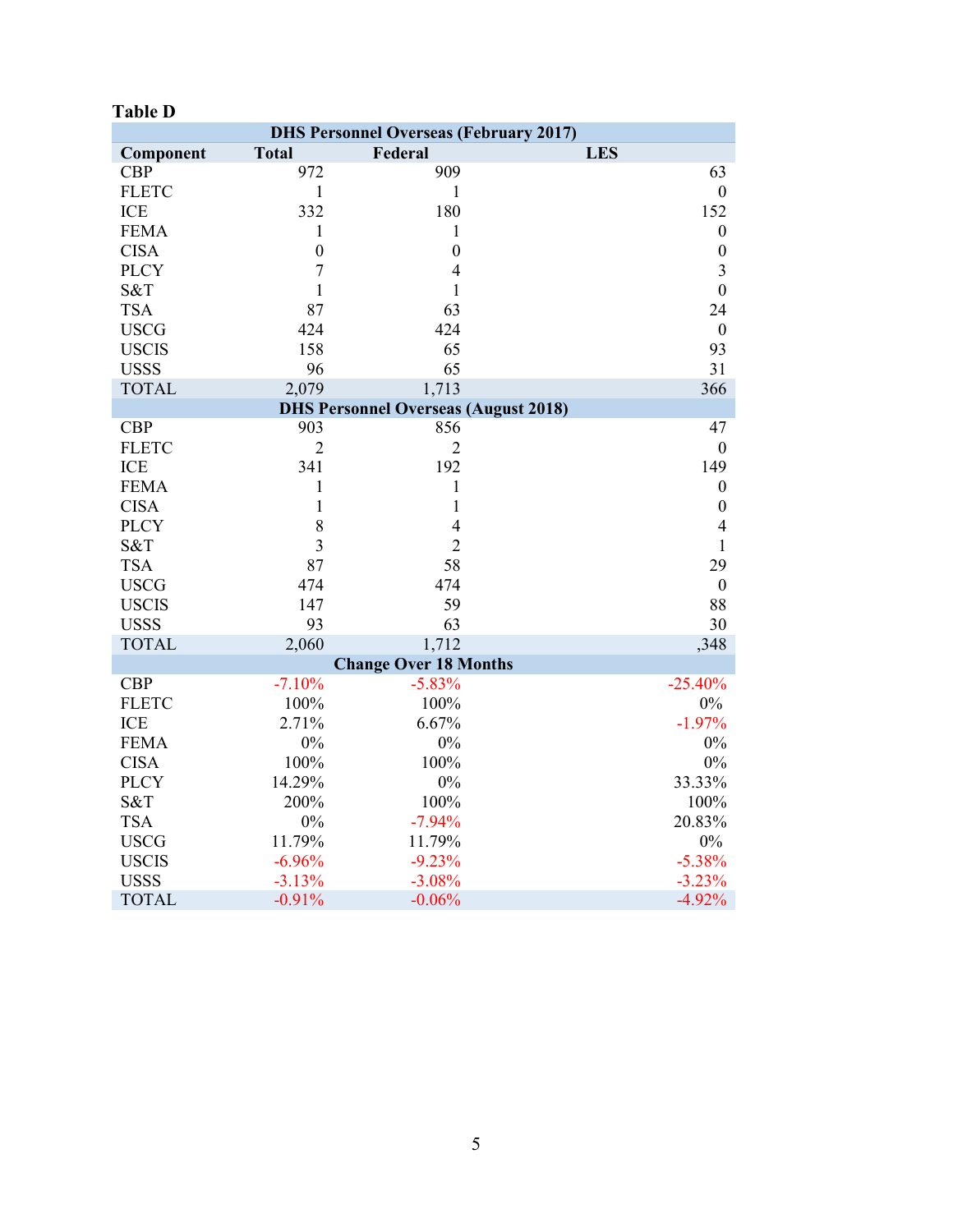## <span id="page-8-0"></span>IV. Analysis and Discussion

**Achievement of Strategic Objectives**: The data submissions for FY 2016 validate that the DHS IES objectives and approaches guided Component investments. For instance, the two-pronged strategy for international engagement focuses on a "Continental Approach," emphasizing immediate regional partnerships within the Western Hemisphere. In addition, the two-pronged strategy includes a "Point of Origin Approach" with our partners outside of the Americas that seeks to identify transnational threats in their countries of origin or at the earliest possible point. The regions of North America and Central America made up 44 percent of DHS's total overseas costs in FY 2016<sup>[9](#page-8-1)</sup>, demonstrating adherence to the Continental Approach and alignment to the strategic objectives as described in the IES.

Although not listed in the FY 2016 overseas data in Tables A and B, resources are divided among "lines of effort" discussed in the IES. The lines of effort are derived from the missions and goals identified in the 2014 Quadrennial Homeland Security Review and represent the areas where DHS international activities have the greatest impact on homeland security. The lines of effort include:

- Combat Terrorism and Transnational Organized Crime;
- Secure the Global Supply Chain and the International Travel System;
- Expedite Lawful Flows of U.S.-Bound People and Goods;
- Promote Lawful Immigration; and
- Enhance Cybersecurity.

The Components' future years' funded (approved) and unfunded (unapproved) requests, submitted as part of the annual IFR, continuously have reflected appropriate alignment to the IES's lines of effort.

 $\overline{a}$ 

<span id="page-8-1"></span><sup>&</sup>lt;sup>9</sup> Appendix B.2: By Region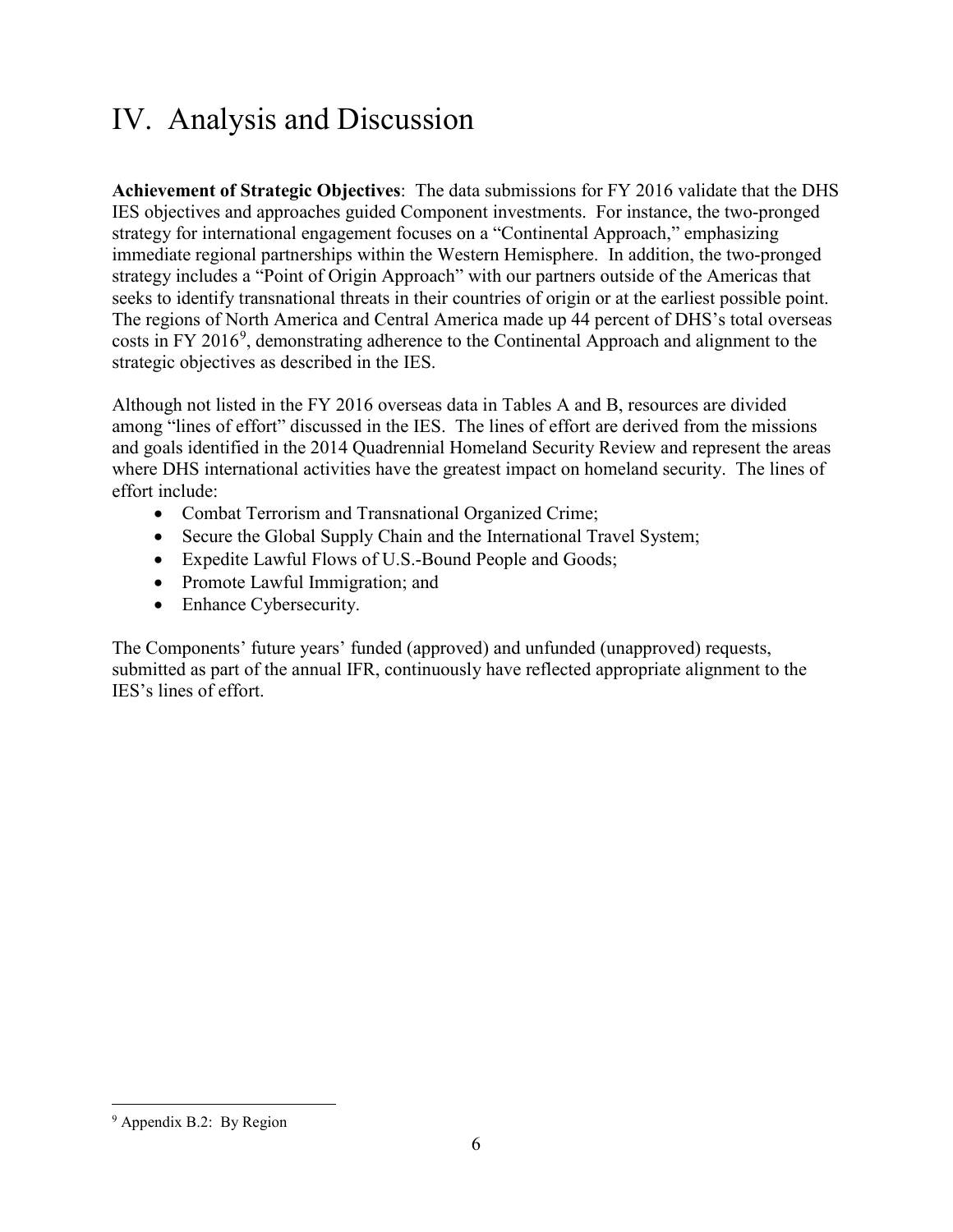### <span id="page-9-0"></span>V. Conclusion and DHS Action Plan

From program and budget perspectives, the annual IFR establishes a repeatable process that affords DHS the ability to pinpoint its international expenditures by mission space (border security, legal immigration, transnational organized crime, etc.), by funding type (appropriations, fee collections, or foreign assistance), and by region. The IES provides the DHS international community with the ability to verify consistent alignment of resources to DHS goals. This enables validation of the priorities outlined in the DHS IES.

The IFR allows DHS to aggregate Components' unfunded priorities, or those priorities that are consistent with established lines of effort. Taken together, this information presents a gap analysis, which will guide future allocation requests and steer Components toward achieving goals and priorities.

Going forward, DHS will complete an update to the IES. The IES was the first clear articulation of DHS's international goals and priorities; however, it lacked the mechanisms and processes necessary to measure the impact of DHS activities with actionable metrics to identify capability gaps in DHS overseas operations. As directed by the National Defense Authorization Act of FY 2017 (P.L. 114-328), DHS is drafting the International Programs Strategy. The International Programs Strategy will supersede the IES and will establish measurable goals and objectives for DHS's overseas activities—a key element that is missing in its current iteration.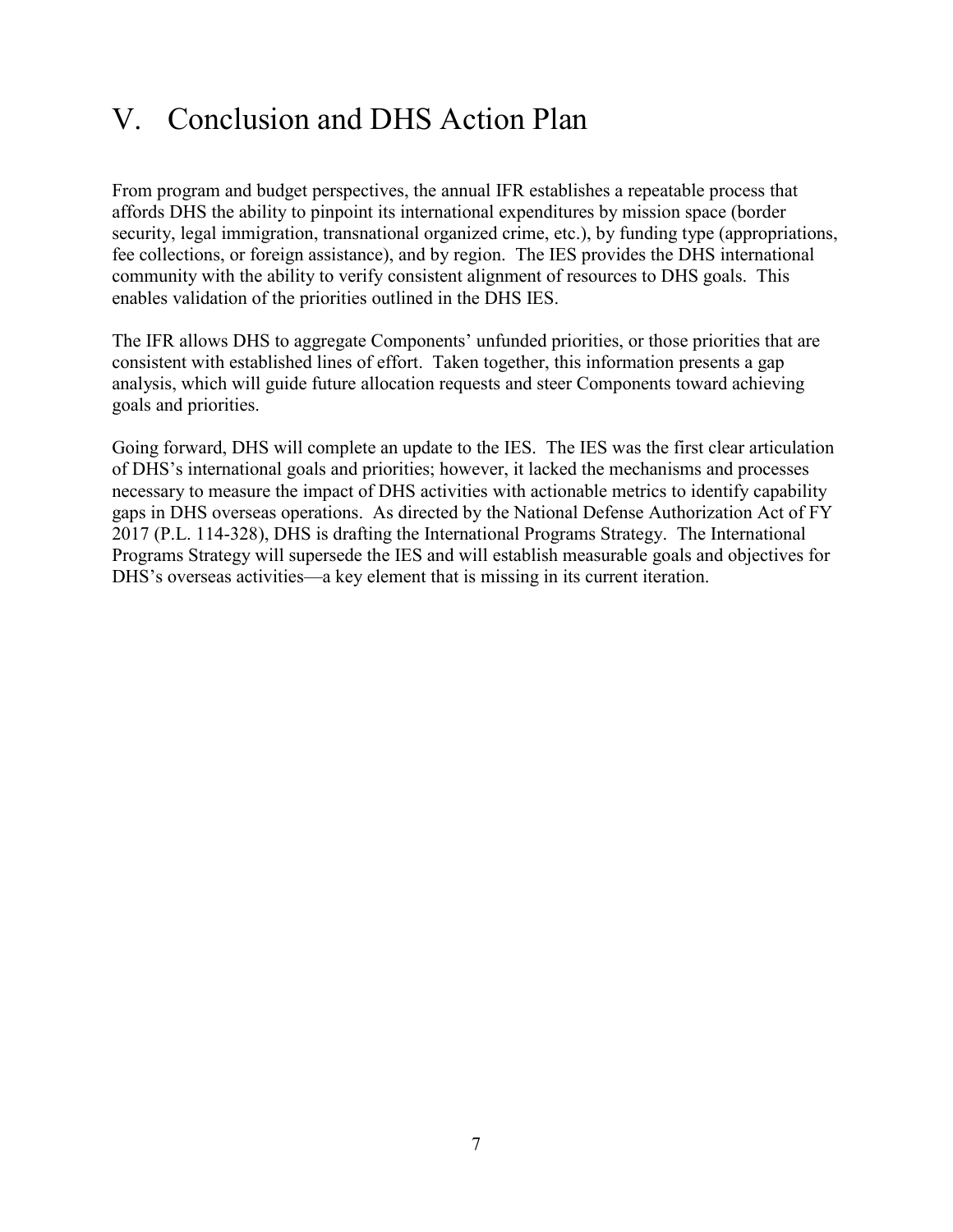# <span id="page-10-0"></span>Appendices

| Abbreviation | <b>Definition</b>                             |
|--------------|-----------------------------------------------|
| <b>CBP</b>   | U.S. Customs and Border Protection            |
| <b>CISA</b>  | Cybersecurity and Infrastructure Agency       |
| <b>DHS</b>   | U.S. Department of Homeland Security          |
| <b>FEMA</b>  | Federal Emergency Management Agency           |
| <b>FY</b>    | <b>Fiscal Year</b>                            |
| <b>FLETC</b> | Federal Law Enforcement Training Centers      |
| <b>GAO</b>   | U.S. Government Accountability Office         |
| <b>ICE</b>   | U.S. Immigration and Customs Enforcement      |
| <b>IES</b>   | <b>International Engagement Strategy</b>      |
| <b>IFR</b>   | <b>International Footprint Review</b>         |
| <b>LES</b>   | Locally Employed Staff                        |
| <b>PLCY</b>  | DHS Office of Strategy, Policy, and Plans     |
| S&T          | DHS Science and Technology Directorate        |
| <b>TSA</b>   | <b>Transportation Security Administration</b> |
| <b>USCIS</b> | U.S. Citizenship and Immigration Services     |
| <b>USCG</b>  | U.S. Coast Guard                              |
| <b>USSS</b>  | U.S. Secret Service                           |

# <span id="page-10-1"></span>Appendix A: Abbreviations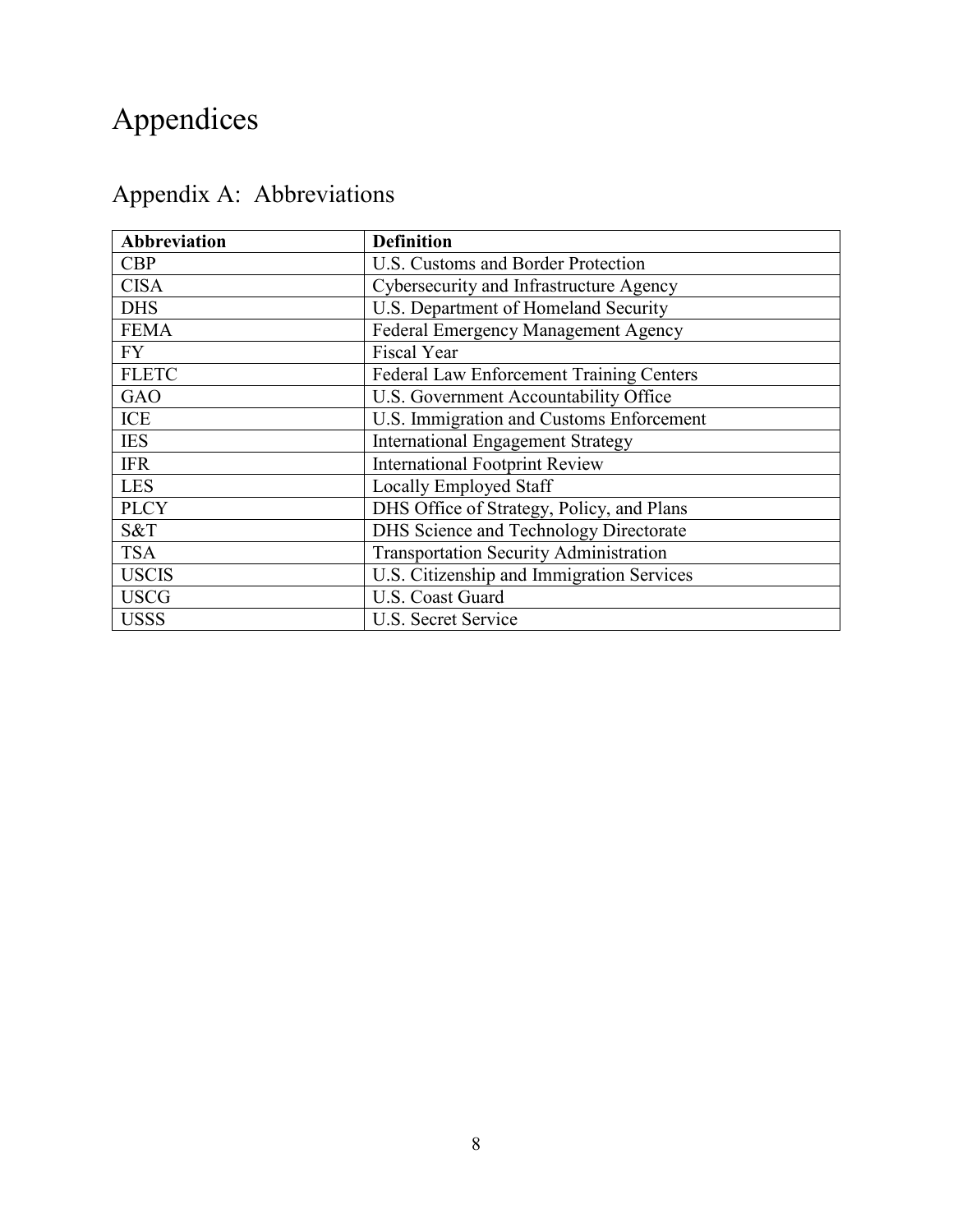### <span id="page-11-0"></span>Appendix B: Additional Documents

- <span id="page-11-1"></span>1. DHS International Engagement Strategy
- <span id="page-11-2"></span>2. Department of Homeland Security International Footprint Review for Fiscal Year 2016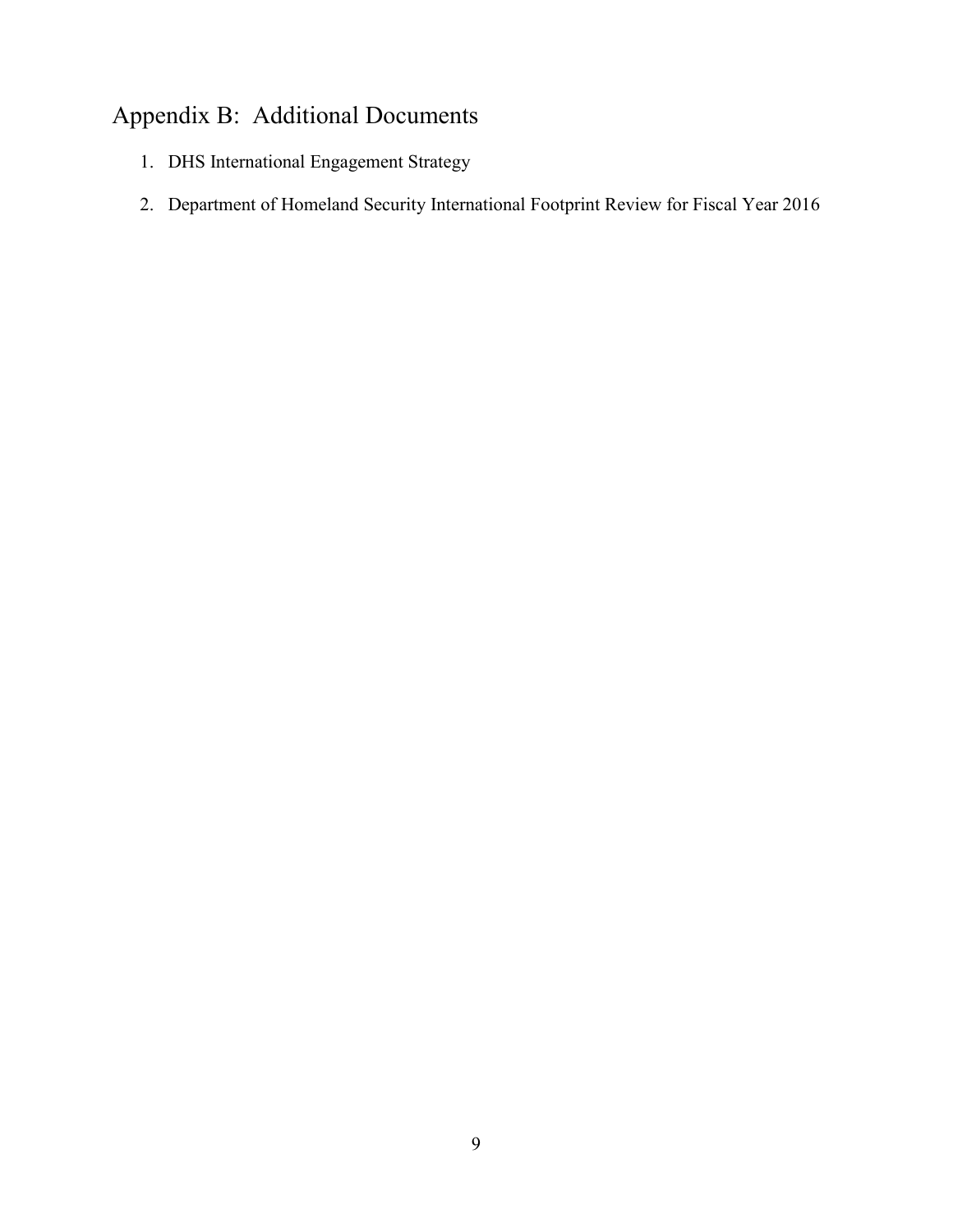### Appendix B.1

This information is For Official Use Only (FOUO)/Law Enforcement Sensitive (LES) and will be transmitted to the Committees in a manner pursuant to limitations placed upon sharing of FOUO/LES information.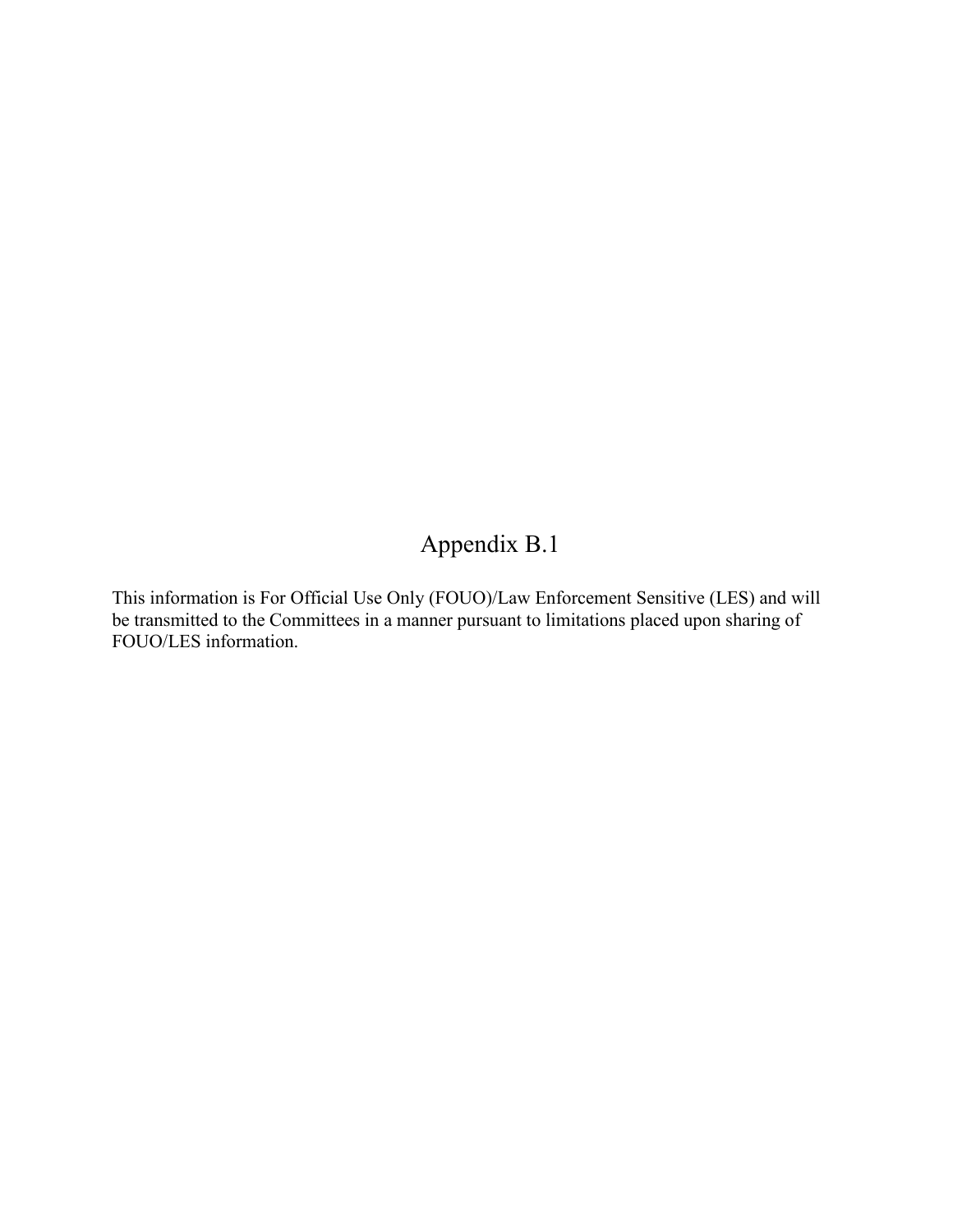Appendix B.2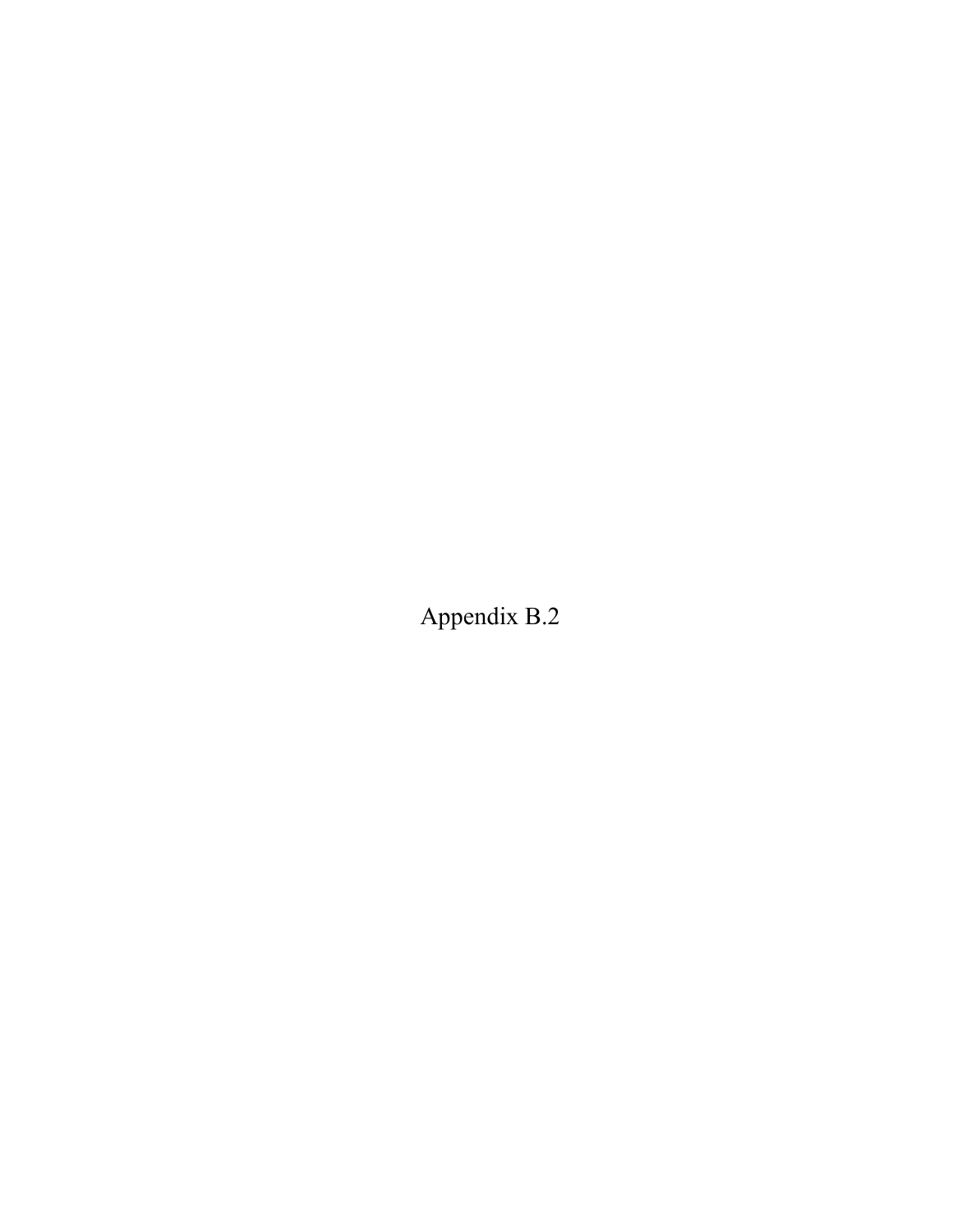### **Total Costs By Region**

| <b>Row Labels</b>                 | <b>Sum of Total Costs (Based on Component Submissions)</b> |
|-----------------------------------|------------------------------------------------------------|
| North America (Tier 1)            | \$158,298,740                                              |
| Europe (Tier 1)                   | \$120,556,720                                              |
| Central America (Tier 1)          | \$80,415,666                                               |
| Arabian Gulf and Morocco (Tier 1) | \$78,161,364                                               |
| Northeast Asia (Tier 1)           | \$32,842,598                                               |
| Southeast Asia (Tier 2)           | \$28,963,619                                               |
| South America (Tier 2)            | \$21,051,506                                               |
| Sub-Saharan Africa                | \$16,676,928                                               |
| South Asia (Tier 2)               | \$7,039,562                                                |
| Oceania (Tier 2)                  | \$982,886                                                  |
| <b>Grand Total</b>                | \$544,989,589                                              |

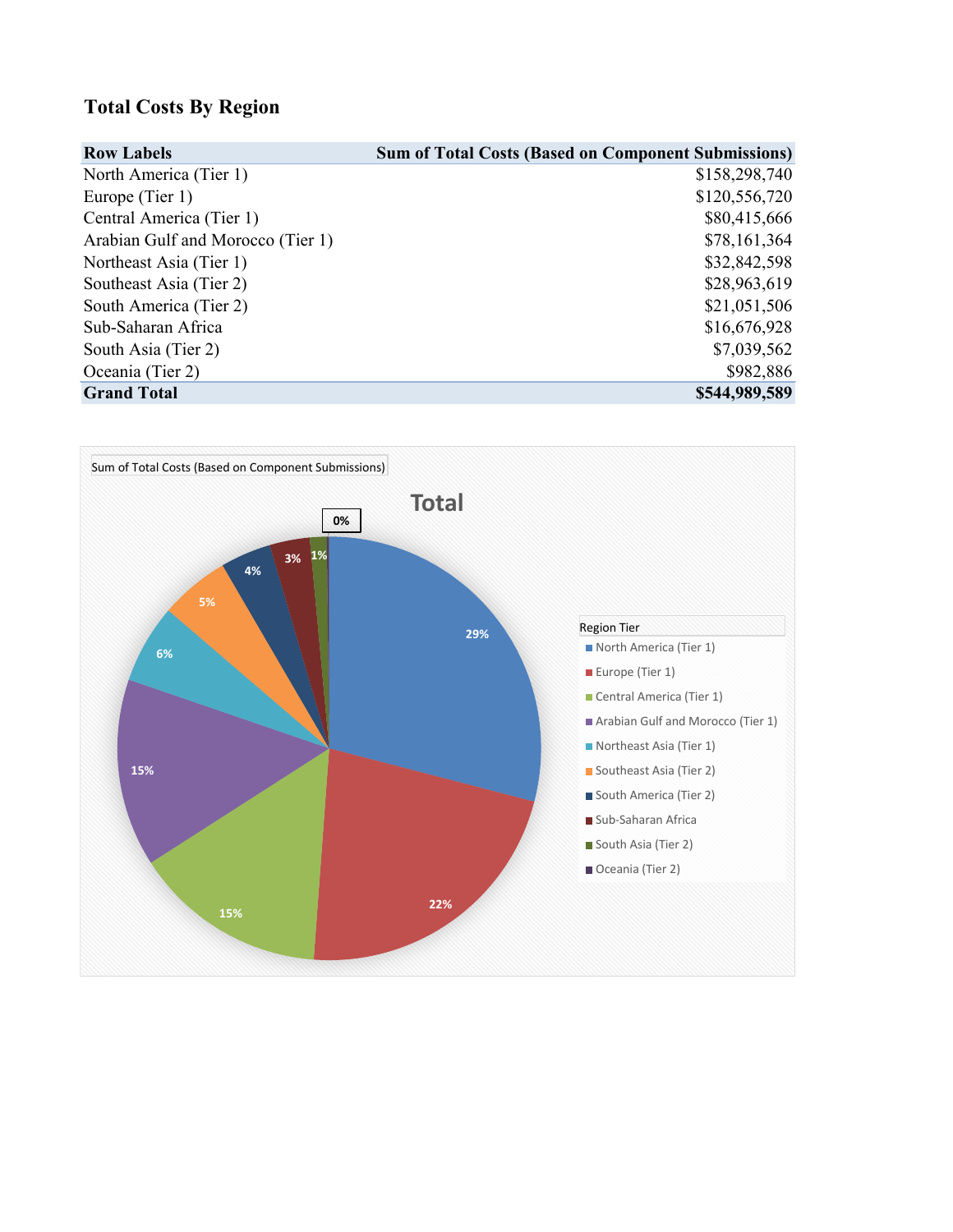### **Total Costs By Component**

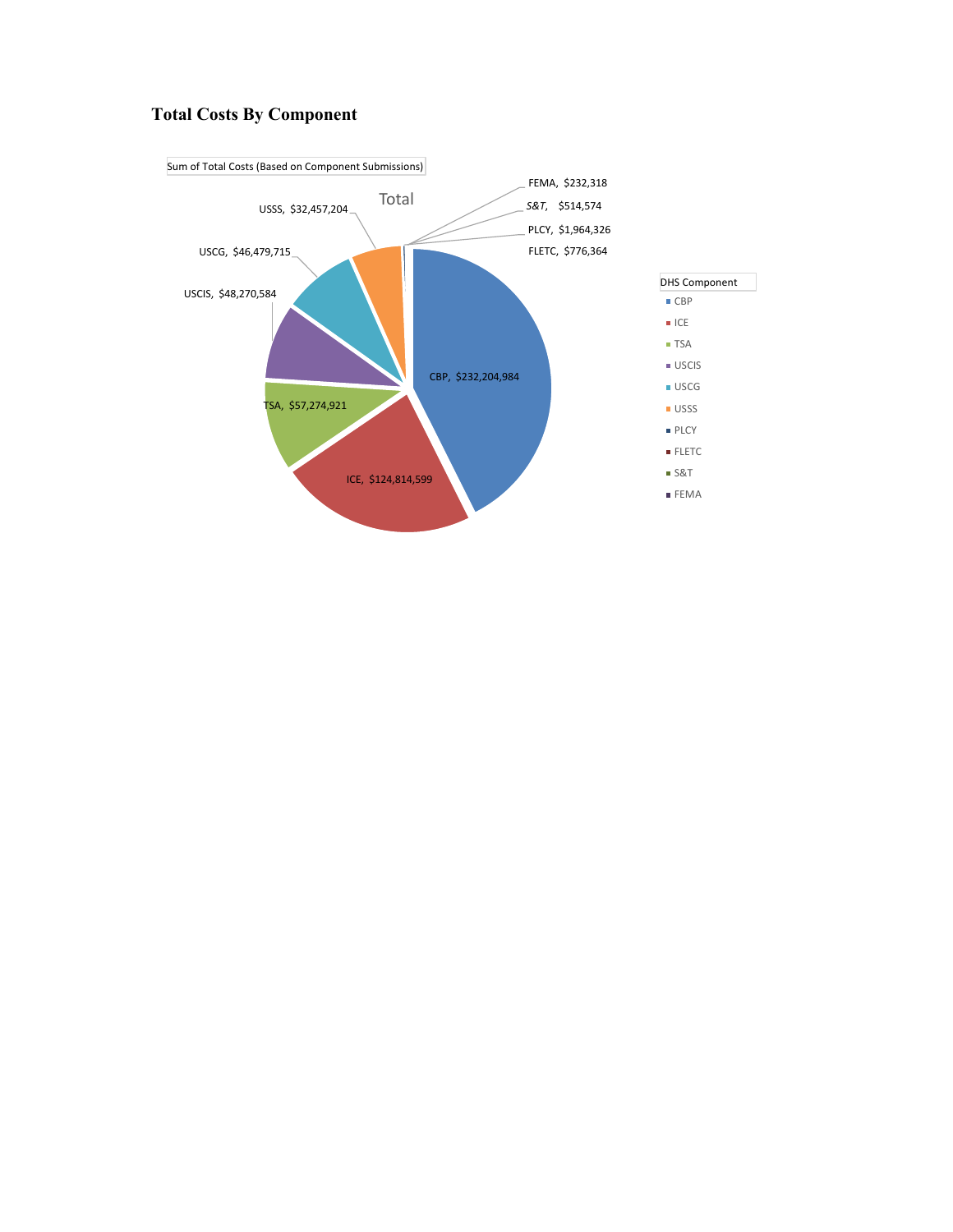| <b>Total Costs</b>                                            | Component            |                                   |                             | <b>Duty Information</b>  |                                    |                        |                           | <b>Costs During Posting</b>                      |
|---------------------------------------------------------------|----------------------|-----------------------------------|-----------------------------|--------------------------|------------------------------------|------------------------|---------------------------|--------------------------------------------------|
| <b>Total Costs (Based on</b><br><b>Component Submissions)</b> | <b>DHS Component</b> | <b>Region Tier</b>                | <b>Duty Station Country</b> | <b>Duty Station City</b> | <b>Duty</b><br>Region <sup>B</sup> | Type of<br><b>Duty</b> | <b>Type of Funding</b>    | <b>Number of PCS</b><br><b>Personnel At Post</b> |
| \$22,624,285.20                                               | <b>CBP</b>           | Arabian Gulf and Morocco (Tier 1) | <b>United Arab Emirates</b> | Abu Dhabi                | <b>NEA</b>                         |                        | Reimbursable              | 62                                               |
| \$633,273.22                                                  | <b>CBP</b>           | Europe (Tier 1)                   | Spain                       | Algeciras                | <b>EUR</b>                         |                        | <b>Base Appropriation</b> | $\overline{2}$                                   |
| \$25,973.74                                                   | <b>CBP</b>           | Arabian Gulf and Morocco (Tier 1) | Jordan                      | Amman                    | <b>NEA</b>                         |                        |                           |                                                  |
| \$1,512,764.00                                                | <b>CBP</b>           | Europe (Tier 1)                   | Netherlands                 | Amsterdam                | <b>EUR</b>                         |                        | <b>Base Appropriation</b> | 3                                                |
| \$26,185.69                                                   | <b>CBP</b>           | Europe (Tier 1)                   | Netherlands                 | Amsterdam                | <b>EUR</b>                         |                        |                           |                                                  |
| \$1,050,279.88                                                | <b>CBP</b>           | Europe (Tier 1)                   | Turkey                      | Ankara                   | <b>EUR</b>                         |                        | <b>Base Appropriation</b> |                                                  |
| \$648,506.57                                                  | <b>CBP</b>           | Europe (Tier 1)                   | Belgium                     | Antwerp                  | <b>EUR</b>                         |                        | <b>Base Appropriation</b> | 2                                                |
| \$448,309.73                                                  | <b>CBP</b>           | Arabian Gulf and Morocco (Tier 1) | Jordan                      | Aqaba*                   | <b>NEA</b>                         |                        | <b>Base Appropriation</b> |                                                  |
| \$407,411.76                                                  | <b>CBP</b>           | Southeast Asia (Tier 2)           | Thailand                    | Bangkok                  | EAP                                |                        | <b>Base Appropriation</b> |                                                  |
| \$24,599.68                                                   | <b>CBP</b>           | Central America (Tier 1)          | <b>Barbados</b>             | <b>Barbados</b>          | <b>WHA</b>                         |                        |                           |                                                  |
| \$572,424.82                                                  | <b>CBP</b>           | Europe (Tier 1)                   | Spain                       | Barcelona                | <b>EUR</b>                         |                        | <b>Base Appropriation</b> | 2                                                |
| \$9,608.64                                                    | <b>CBP</b>           | South America (Tier 2)            | Colombia                    | Barranquilla             | <b>WHA</b>                         |                        |                           |                                                  |
| \$593,364.76                                                  | <b>CBP</b>           | Northeast Asia (Tier 1)           | China                       | <b>Beijing</b>           | EAP                                |                        | <b>Base Appropriation</b> |                                                  |
| \$116,610.53                                                  | <b>CBP</b>           | Central America (Tier 1)          | <b>Belize</b>               | Belmopan                 | <b>WHA</b>                         |                        | Reimbursable              |                                                  |
| \$39,879.88                                                   | <b>CBP</b>           | Central America (Tier 1)          | <b>Belize</b>               | Belmopan                 | <b>WHA</b>                         |                        |                           |                                                  |
| \$17,108.58                                                   | <b>CBP</b>           | South America (Tier 2)            | Colombia                    | <b>Bogota</b>            | <b>WHA</b>                         |                        |                           |                                                  |
| \$10,880.62                                                   | <b>CBP</b>           | South America (Tier 2)            | Colombia                    | Bogota                   | <b>WHA</b>                         |                        |                           |                                                  |
| \$589,507.16                                                  | <b>CBP</b>           | South America (Tier 2)            | <b>Brazil</b>               | <b>Brasilia</b>          | <b>WHA</b>                         |                        | <b>Base Appropriation</b> |                                                  |
| \$1,264,392.38                                                | <b>CBP</b>           | Europe (Tier 1)                   | Germany                     | Bremerhaven              | <b>EUR</b>                         |                        | <b>Base Appropriation</b> |                                                  |
| \$677,459.31                                                  | <b>CBP</b>           | Central America (Tier 1)          | <b>Barbados</b>             | Bridgetown               | <b>NEA</b>                         |                        | <b>Base Appropriation</b> |                                                  |
| \$1,380,814.79                                                | <b>CBP</b>           | Europe (Tier 1)                   | Belgium                     | <b>Brussels</b>          | <b>EUR</b>                         |                        | <b>Base Appropriation</b> |                                                  |
| \$5,642.52                                                    | <b>CBP</b>           | Europe (Tier 1)                   | Hungary                     | Budapest                 | <b>EUR</b>                         |                        |                           |                                                  |
| \$1,090,549.23                                                | <b>CBP</b>           | South America (Tier 2)            | Argentina                   | <b>Buenos Aires</b>      | <b>WHA</b>                         |                        | <b>Base Appropriation</b> |                                                  |
| \$13,194.84                                                   | <b>CBP</b>           | South America (Tier 2)            | Argentina                   | <b>Buenos Aires</b>      | <b>WHA</b>                         |                        |                           |                                                  |
| \$855,913.10                                                  | <b>CBP</b>           | Northeast Asia (Tier 1)           | Korea                       | <b>Busan</b>             | EAP                                |                        | <b>Base Appropriation</b> |                                                  |
| \$450,554.80                                                  | <b>CBP</b>           | Arabian Gulf and Morocco (Tier 1) | Egypt                       | Cairo                    | <b>NEA</b>                         |                        | <b>Base Appropriation</b> |                                                  |
| \$8,582,576.42                                                | <b>CBP</b>           | North America (Tier 1)            | Canada                      | Calgary                  | <b>WHA</b>                         |                        | Fee                       | 38                                               |
| \$836,297.43                                                  | <b>CBP</b>           | South America (Tier 2)            | Colombia                    | Cartagena                | <b>WHA</b>                         |                        | <b>Base Appropriation</b> | $\overline{2}$                                   |
| \$943,612.64                                                  | <b>CBP</b>           | Central America (Tier 1)          | Dominican Republic          | Caucedo                  | <b>WHA</b>                         |                        | <b>Base Appropriation</b> | $\overline{2}$                                   |
| \$657,644.45                                                  | <b>CBP</b>           | South Asia (Tier 2)               | Sri Lanka                   | Colombo                  | <b>SCA</b>                         |                        | <b>Base Appropriation</b> | 2                                                |
| \$890,299.35                                                  | <b>CBP</b>           | Central America (Tier 1)          | Honduras                    | Cortes                   | <b>WHA</b>                         |                        | <b>Base Appropriation</b> | 2                                                |
| \$1,366,920.00                                                | <b>CBP</b>           | Arabian Gulf and Morocco (Tier 1) | Qatar                       | Doha                     | <b>NEA</b>                         |                        | <b>Base Appropriation</b> | $\overline{2}$                                   |
| \$889,930.80                                                  | <b>CBP</b>           | Arabian Gulf and Morocco (Tier 1) | <b>United Arab Emirates</b> | Dubai                    | <b>NEA</b>                         |                        | <b>Base Appropriation</b> |                                                  |
| \$9,448,669.05                                                | <b>CBP</b>           | Europe (Tier 1)                   | Ireland                     | Dublin                   | <b>EUR</b>                         |                        | Fee                       | 28                                               |
| \$782,241.15                                                  | <b>CBP</b>           | Other                             | South Africa                | Durban                   | AF                                 |                        | <b>Base Appropriation</b> | $\overline{2}$                                   |
| \$4,418,784.39                                                | <b>CBP</b>           | North America (Tier 1)            | Canada                      | Edmonton                 | <b>WHA</b>                         |                        | Fee                       | 20                                               |
| \$806,332.59                                                  | <b>CBP</b>           | Europe (Tier 1)                   | United Kingdom              | Felixstowe               | <b>EUR</b>                         |                        | <b>Base Appropriation</b> | 3                                                |
| \$916,964.00                                                  | <b>CBP</b>           | Europe (Tier 1)                   | Germany                     | Frankfurt                | <b>EUR</b>                         |                        | <b>Base Appropriation</b> |                                                  |
| \$547,842.75                                                  | <b>CBP</b>           | Europe (Tier 1)                   | Germany                     | Frankfurt/Berlin         | <b>EUR</b>                         |                        | <b>Base Appropriation</b> |                                                  |
| \$3,827,952.83                                                | <b>CBP</b>           | Central America (Tier 1)          | <b>Bahamas</b>              | Freeport                 | <b>WHA</b>                         |                        | Fee                       | 13                                               |
| \$1,090,244.28                                                | <b>CBP</b>           | Central America (Tier 1)          | <b>Bahamas</b>              | Freeport                 | <b>WHA</b>                         |                        | <b>Base Appropriation</b> | 2                                                |
| \$177,724.95                                                  | <b>CBP</b>           | Europe (Tier 1)                   | AFRICOM                     | Germany                  | <b>EUR</b>                         |                        | Reimbursable              |                                                  |
| \$322,661.00                                                  | <b>CBP</b>           | Europe (Tier 1)                   | <b>EUCOM</b>                | Germany                  | <b>EUR</b>                         |                        | Reimbursable              |                                                  |
| \$942,856.17                                                  | <b>CBP</b>           | Europe (Tier 1)                   | Sweden                      | Gothenburg               | <b>EUR</b>                         |                        | <b>Base Appropriation</b> | $\overline{2}$                                   |
| \$59,810.05                                                   | <b>CBP</b>           | Central America (Tier 1)          | Guatemala                   | Guatamala City           | <b>WHA</b>                         |                        |                           |                                                  |
|                                                               |                      |                                   |                             |                          |                                    |                        |                           |                                                  |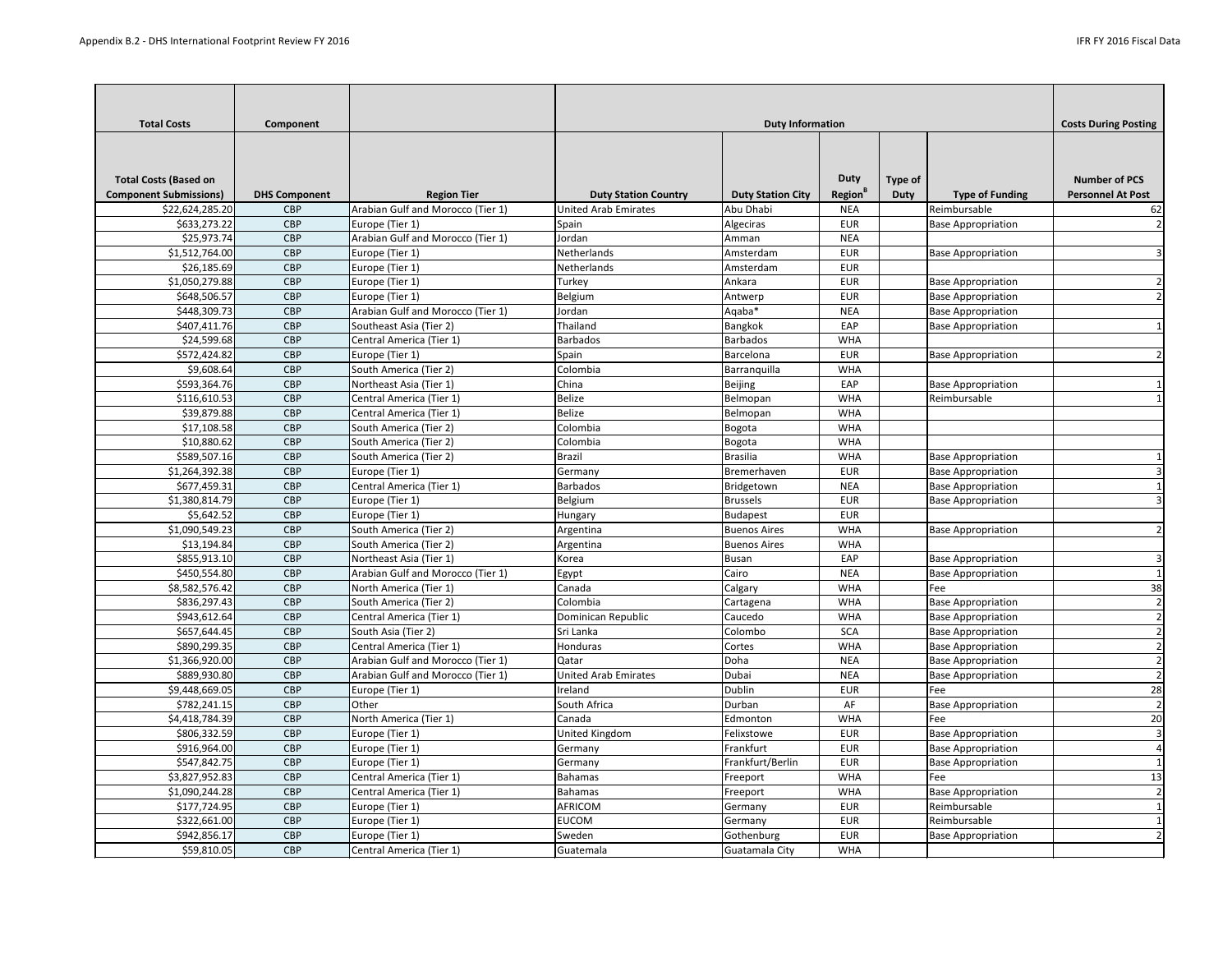| <b>Total Costs</b>            | Component            |                                   |                             | <b>Duty Information</b>  |                     |             |                           | <b>Costs During Posting</b> |
|-------------------------------|----------------------|-----------------------------------|-----------------------------|--------------------------|---------------------|-------------|---------------------------|-----------------------------|
| <b>Total Costs (Based on</b>  |                      |                                   |                             |                          | <b>Duty</b>         | Type of     |                           | <b>Number of PCS</b>        |
| <b>Component Submissions)</b> | <b>DHS Component</b> | <b>Region Tier</b>                | <b>Duty Station Country</b> | <b>Duty Station City</b> | Region <sup>B</sup> | <b>Duty</b> | <b>Type of Funding</b>    | <b>Personnel At Post</b>    |
| \$2,546,252.95                | <b>CBP</b>           | North America (Tier 1)            | Canada                      | Halifax                  | <b>WHA</b>          |             | Fee                       | 14                          |
| \$727,194.55                  | <b>CBP</b>           | Europe (Tier 1)                   | Germany                     | Hamburg                  | <b>EUR</b>          |             | <b>Base Appropriation</b> | $\overline{2}$              |
| \$5,352,165.74                | <b>CBP</b>           | Central America (Tier 1)          | Bermuda                     | Hamilton                 | <b>WHA</b>          |             | Fee                       | 18                          |
| \$1,979,601.19                | <b>CBP</b>           | Northeast Asia (Tier 1)           | <b>Hong Kong</b>            | Hong Kong                | EAP                 |             | <b>Base Appropriation</b> | 4                           |
| \$579,238.00                  | <b>CBP</b>           | Northeast Asia (Tier 1)           | HongKong                    | <b>Hong Kong</b>         | EAP                 |             | <b>Base Appropriation</b> |                             |
| \$38,310.67                   | <b>CBP</b>           | Europe (Tier 1)                   | United Kingdom              | Huntingdon               | <b>EUR</b>          |             |                           |                             |
| \$508,267.27                  | <b>CBP</b>           | Other                             | South Africa                | Johannesburg             | AF                  |             | <b>Base Appropriation</b> |                             |
| \$1,451,583.18                | <b>CBP</b>           | Northeast Asia (Tier 1)           | Taiwan                      | Kaohsiung                | EAP                 |             | <b>Base Appropriation</b> |                             |
| \$980,582.37                  | <b>CBP</b>           | Northeast Asia (Tier 1)           | Taiwan                      | Keelung                  | EAP                 |             | <b>Base Appropriation</b> | 2                           |
| \$937,265.77                  | <b>CBP</b>           | Central America (Tier 1)          | Jamaica                     | Kingston                 | <b>WHA</b>          |             | <b>Base Appropriation</b> | $\mathcal{P}$               |
| \$568,828.37                  | <b>CBP</b>           | Southeast Asia (Tier 2)           | Malaysia                    | Klang                    | EAP                 |             | <b>Base Appropriation</b> |                             |
| \$594,718.29                  | <b>CBP</b>           | Northeast Asia (Tier 1)           | Japan                       | Kobe                     | EAP                 |             | <b>Base Appropriation</b> | 2                           |
| \$770,466.73                  | <b>CBP</b>           | Arabian Gulf and Morocco (Tier 1) | Kuwait                      | <b>Kuwait City</b>       | <b>NEA</b>          |             | Reimbursable              |                             |
| \$22,078.82                   | <b>CBP</b>           | Europe (Tier 1)                   | Ukraine                     | Kyiv                     | <b>EUR</b>          |             |                           |                             |
| \$1,112,127.13                | <b>CBP</b>           | Europe (Tier 1)                   | Italy                       | La Spezia                | <b>EUR</b>          |             | <b>Base Appropriation</b> |                             |
| \$656,043.59                  | <b>CBP</b>           | Southeast Asia (Tier 2)           | Thailand                    | Laem Chabang             | EAP                 |             | <b>Base Appropriation</b> |                             |
| \$945,849.41                  | <b>CBP</b>           | Europe (Tier 1)                   | France                      | Le Havre                 | <b>EUR</b>          |             | <b>Base Appropriation</b> |                             |
| \$127,602.17                  | <b>CBP</b>           | South America (Tier 2)            | Peru                        | Lima                     | <b>WHA</b>          |             | Reimbursable              |                             |
| \$2,674,930.00                | <b>CBP</b>           | Europe (Tier 1)                   | <b>United Kingdom</b>       | London                   | <b>EUR</b>          |             | <b>Base Appropriation</b> |                             |
| \$869,022.91                  | <b>CBP</b>           | Europe (Tier 1)                   | United Kingdom              | London                   | <b>EUR</b>          |             | <b>Base Appropriation</b> |                             |
| \$880,773.00                  | <b>CBP</b>           | Europe (Tier 1)                   | Spain                       | Madrid                   | <b>EUR</b>          |             | <b>Base Appropriation</b> |                             |
| \$105,970.71                  | <b>CBP</b>           | Europe (Tier 1)                   | United Kingdom              | Manchester               | <b>EUR</b>          |             |                           |                             |
| \$133,340.00                  | <b>CBP</b>           | Europe (Tier 1)                   | <b>United Kingdom</b>       | Manchester               | <b>EUR</b>          |             |                           |                             |
| \$1,001,027.00                | <b>CBP</b>           | North America (Tier 1)            | Mexico                      | <b>Mexico City</b>       | <b>WHA</b>          |             | <b>Base Appropriation</b> | 4                           |
| \$1,197,680.97                | <b>CBP</b>           | North America (Tier 1)            | Mexico                      | <b>Mexico City</b>       | <b>WHA</b>          |             | <b>Base Appropriation</b> |                             |
| \$2,858,364.50                | <b>CBP</b>           | North America (Tier 1)            | Mexico                      | <b>Mexico City</b>       | <b>WHA</b>          |             | <b>Base Appropriation</b> |                             |
| \$320,397.28                  | <b>CBP</b>           | North America (Tier 1)            | Mexico                      | <b>Mexico City</b>       | <b>WHA</b>          |             | Reimbursable              | 4                           |
| \$13,512,876.99               | <b>CBP</b>           | North America (Tier 1)            | Canada                      | Montreal                 | <b>WHA</b>          |             | Fee                       | 60                          |
| \$17,333.33                   | <b>CBP</b>           | North America (Tier 1)            | Canada                      | Montreal                 | <b>WHA</b>          |             |                           |                             |
| \$598,064.33                  | <b>CBP</b>           | Northeast Asia (Tier 1)           | Japan                       | Nagoya                   | EAP                 |             | <b>Base Appropriation</b> |                             |
| \$1,010,139.46                | <b>CBP</b>           | Other                             | Kenya                       | Nairobi                  | AF                  |             | <b>Base Appropriation</b> |                             |
| \$1,048,639.13                | <b>CBP</b>           | Europe (Tier 1)                   | Italy                       | Naples                   | <b>EUR</b>          |             | <b>Base Appropriation</b> |                             |
| \$13,973,956.93               | <b>CBP</b>           | Central America (Tier 1)          | <b>Bahamas</b>              | Nassau                   | <b>WHA</b>          |             | Fee                       | 42                          |
| \$464,651.09                  | <b>CBP</b>           | South Asia (Tier 2)               | India                       | New Delhi                | <b>SCA</b>          |             | <b>Base Appropriation</b> |                             |
| \$4,686,433.08                | <b>CBP</b>           | Central America (Tier 1)          | Aruba                       | Oranjestad               | <b>WHA</b>          |             | Fee                       | 23                          |
| \$4,192,247.86                | <b>CBP</b>           | North America (Tier 1)            | Canada                      | Ottawa                   | <b>WHA</b>          |             | Fee                       | 19                          |
| \$85,177.36                   | <b>CBP</b>           | North America (Tier 1)            | Canada                      | Ottawa                   | <b>WHA</b>          |             |                           |                             |
| \$1,200.00                    | <b>CBP</b>           | North America (Tier 1)            | Canada                      | Ottawa                   | <b>WHA</b>          |             | <b>Base Appropriation</b> |                             |
| \$627,973.20                  | <b>CBP</b>           | North America (Tier 1)            | Canada                      | Ottawa                   | <b>WHA</b>          |             | <b>Base Appropriation</b> |                             |
| \$2,108,713.19                | <b>CBP</b>           | Central America (Tier 1)          | Panama                      | Panama City              | <b>WHA</b>          |             | <b>Base Appropriation</b> |                             |
| \$793,907.30                  | <b>CBP</b>           | Central America (Tier 1)          | Panama                      | Panama City              | <b>WHA</b>          |             | <b>Base Appropriation</b> |                             |
| \$660,110.00                  | <b>CBP</b>           | Central America (Tier 1)          | Panama                      | Panama City              | <b>WHA</b>          |             | <b>Base Appropriation</b> |                             |
| \$1,209,786.00                | <b>CBP</b>           | Europe (Tier 1)                   | France                      | Paris                    | <b>EUR</b>          |             | <b>Base Appropriation</b> |                             |
| \$715,297.73                  | <b>CBP</b>           | South Asia (Tier 2)               | Pakistan                    | Qasim*                   | <b>SCA</b>          |             | <b>Base Appropriation</b> |                             |
| \$19,238.84                   | <b>CBP</b>           | Europe (Tier 1)                   | Latvia                      | Riga                     | <b>EUR</b>          |             |                           |                             |
|                               |                      |                                   |                             |                          |                     |             |                           |                             |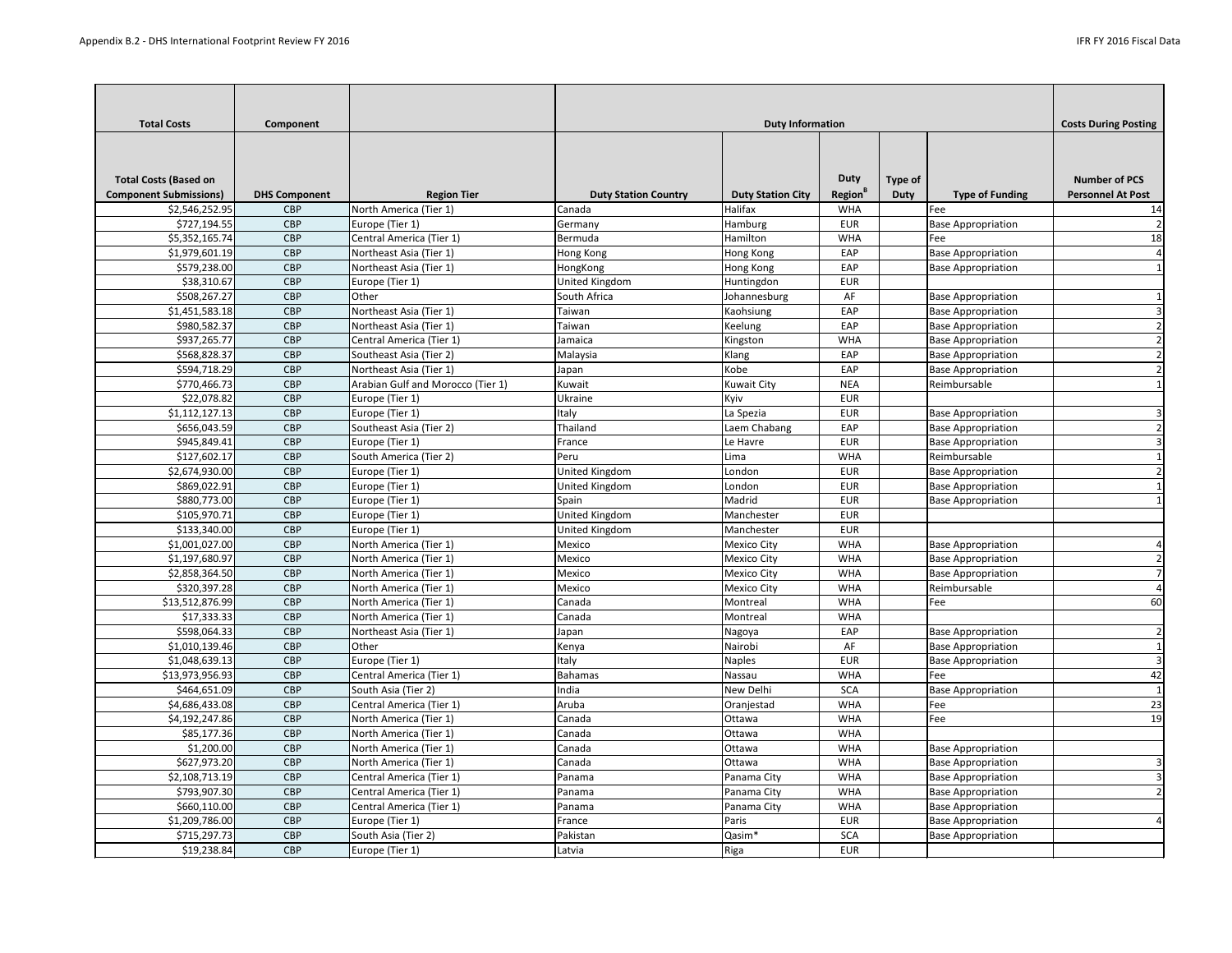| <b>Total Costs</b><br><b>Duty Information</b><br>Component<br><b>Duty</b><br><b>Number of PCS</b><br><b>Total Costs (Based on</b><br>Type of<br><b>Region</b> <sup>B</sup><br><b>Component Submissions)</b><br><b>Type of Funding</b><br><b>Personnel At Post</b><br><b>DHS Component</b><br><b>Region Tier</b><br><b>Duty Station Country</b><br><b>Duty Station City</b><br><b>Duty</b><br>Arabian Gulf and Morocco (Tier 1)<br>Saudi Arabia<br>\$73,262.37<br><b>CBP</b><br>Riyadh<br><b>NEA</b><br>\$574,130.67<br><b>CBP</b><br>Europe (Tier 1)<br><b>EUR</b><br><b>Base Appropriation</b><br>Italy<br>Rome<br>Netherlands<br>\$614,727.36<br><b>CBP</b><br>Europe (Tier 1)<br>Rotterdam<br><b>EUR</b><br><b>Base Appropriation</b><br>Arabian Gulf and Morocco (Tier 1)<br>\$674,560.30<br><b>CBP</b><br>Salalah<br>Oman<br><b>NEA</b><br><b>Base Appropriation</b><br>\$67,302.14<br><b>CBP</b><br>Costa Rica<br>Central America (Tier 1)<br>San Jose<br><b>WHA</b><br>\$28,512.00<br><b>CBP</b><br>El Salvador<br>Central America (Tier 1)<br>San Salvador<br><b>WHA</b><br>Central America (Tier 1)<br>El Salvador<br>San Salvador<br>\$106,854.74<br><b>CBP</b><br><b>WHA</b><br>\$486,175.93<br><b>CBP</b><br>Central America (Tier 1)<br>Dominican Republic<br>Santo Domingo<br><b>WHA</b><br><b>Base Appropriation</b><br>\$851,367.37<br><b>CBP</b><br>South America (Tier 2)<br><b>Brazil</b><br>Santos<br><b>WHA</b><br><b>Base Appropriation</b><br>\$821,809.49<br><b>CBP</b><br>Northeast Asia (Tier 1)<br>South Korea<br>Seoul<br>EAP<br><b>Base Appropriation</b><br>\$638,049.56<br><b>CBP</b><br>China<br>EAP<br>Northeast Asia (Tier 1)<br>Shanghai<br><b>Base Appropriation</b><br>\$3,454,397.34<br>Europe (Tier 1)<br>Ireland<br><b>CBP</b><br>Shannon<br><b>EUR</b><br>Fee<br>\$587,400.68<br><b>CBP</b><br>Northeast Asia (Tier 1)<br>EAP<br>China<br>Shenzhen<br><b>Base Appropriation</b><br>\$704,573.22<br><b>CBP</b><br>Europe (Tier 1)<br><b>EUR</b><br><b>Sines</b><br><b>Base Appropriation</b><br>Portugal<br>\$1,082,058.86<br><b>CBP</b><br>Southeast Asia (Tier 2)<br>EAP<br><b>Base Appropriation</b><br>Singapore<br>Singapore<br><b>CBP</b><br>EAP<br>\$565,421.27<br>Southeast Asia (Tier 2)<br><b>Base Appropriation</b><br>Singapore<br>Singapore<br>Southeast Asia (Tier 2)<br>\$462,335.65<br><b>CBP</b><br>Malaysia<br>Tanjung Pelepas<br>EAP<br><b>Base Appropriation</b><br>\$19,764.31<br><b>CBP</b><br>North America (Tier 1)<br>Mexico<br><b>WHA</b><br>Tapachula<br>\$218,180.00<br><b>CBP</b><br>Netherlands<br>Europe (Tier 1)<br>The Hague<br><b>EUR</b><br>\$589,219.61<br><b>CBP</b><br>Europe (Tier 1)<br>Netherlands<br>The Hague<br><b>EUR</b><br><b>Base Appropriation</b><br>\$478,477.00<br><b>CBP</b><br>EAP<br>Northeast Asia (Tier 1)<br>Tokyo<br><b>Base Appropriation</b><br>Japan<br>\$620,607.13<br><b>CBP</b><br>Northeast Asia (Tier 1)<br>Tokyo<br>EAP<br><b>Base Appropriation</b><br>Japan<br>\$687,866.54<br><b>CBP</b><br>Northeast Asia (Tier 1)<br>Tokyo<br>EAP<br><b>Base Appropriation</b><br>Japan<br>North America (Tier 1)<br>\$39,146,531.02<br><b>CBP</b><br>Canada<br>Toronto<br><b>WHA</b><br>Fee<br>\$427,325.68<br><b>CBP</b><br>Europe (Tier 1)<br>Valencia<br><b>EUR</b><br><b>Base Appropriation</b><br>Spain<br>\$22,185,127.83<br><b>CBP</b><br>North America (Tier 1)<br>Canada<br><b>WHA</b><br>Fee<br>Vancouver<br>\$23,392.59<br><b>CBP</b><br>North America (Tier 1)<br>Mexico<br><b>WHA</b><br>Veracruz<br>\$3,057,134.46<br><b>CBP</b><br>North America (Tier 1)<br>Victoria<br><b>WHA</b><br>Fee<br>Canada<br>\$3,072,542.72<br>North America (Tier 1)<br><b>CBP</b><br>Canada<br>Winnipeg<br><b>WHA</b><br>Fee<br>\$517,602.25<br><b>CBP</b><br>Northeast Asia (Tier 1)<br>EAP<br>Yokohama<br><b>Base Appropriation</b><br>Japan<br>\$191,662.50<br><b>CBP</b><br>Costa Rica<br>Central America (Tier 1)<br><b>WHA</b><br>Reimbursable<br>Reimbursable<br>\$108,494.82<br><b>CBP</b><br>Central America (Tier 1)<br>Guatemala<br><b>WHA</b><br>\$210,003.33<br><b>CBP</b><br>Reimbursable<br>Central America (Tier 1)<br>Honduras<br><b>WHA</b><br>Sweden<br>\$24,201.07<br><b>CBP</b><br>Europe (Tier 1)<br><b>EUR</b><br><b>Base Appropriation</b><br>Trinidad & Tobago<br>\$569,623.59<br><b>CBP</b><br>Central America (Tier 1)<br>Reimbursable<br><b>WHA</b><br>\$232,204,983.54<br>\$232,318.00<br><b>FEMA</b><br>Europe (Tier 1)<br>Belgium<br><b>Brussels</b><br><b>EUR</b><br><b>Base Appropriation</b><br>\$232,318.00<br>\$79,910.03<br><b>FLETC</b><br>Southeast Asia (Tier 2)<br>Thailand<br>EAP<br><b>Base Appropriation</b><br>Bangkok<br>\$179,283.26<br><b>FLETC</b><br>Benin<br>Reimbursable<br>Other<br>Cotonou<br>AF<br>\$356,860.11<br>Other<br><b>FLETC</b><br>AF<br><b>Base Appropriation</b><br>Botswana<br>Gaborone<br>North America (Tier 1)<br>Reimbursable<br>\$130,483.89<br><b>FLETC</b><br>Mexico<br>Mexico City<br><b>WHA</b><br>\$29,827.15<br><b>FLETC</b><br>Southeast Asia (Tier 2)<br>EAP<br><b>Base Appropriation</b><br>Singapore<br>Singapore<br>\$776,364.44 |                |     |                                   |                      |           |            |                           |                             |
|-------------------------------------------------------------------------------------------------------------------------------------------------------------------------------------------------------------------------------------------------------------------------------------------------------------------------------------------------------------------------------------------------------------------------------------------------------------------------------------------------------------------------------------------------------------------------------------------------------------------------------------------------------------------------------------------------------------------------------------------------------------------------------------------------------------------------------------------------------------------------------------------------------------------------------------------------------------------------------------------------------------------------------------------------------------------------------------------------------------------------------------------------------------------------------------------------------------------------------------------------------------------------------------------------------------------------------------------------------------------------------------------------------------------------------------------------------------------------------------------------------------------------------------------------------------------------------------------------------------------------------------------------------------------------------------------------------------------------------------------------------------------------------------------------------------------------------------------------------------------------------------------------------------------------------------------------------------------------------------------------------------------------------------------------------------------------------------------------------------------------------------------------------------------------------------------------------------------------------------------------------------------------------------------------------------------------------------------------------------------------------------------------------------------------------------------------------------------------------------------------------------------------------------------------------------------------------------------------------------------------------------------------------------------------------------------------------------------------------------------------------------------------------------------------------------------------------------------------------------------------------------------------------------------------------------------------------------------------------------------------------------------------------------------------------------------------------------------------------------------------------------------------------------------------------------------------------------------------------------------------------------------------------------------------------------------------------------------------------------------------------------------------------------------------------------------------------------------------------------------------------------------------------------------------------------------------------------------------------------------------------------------------------------------------------------------------------------------------------------------------------------------------------------------------------------------------------------------------------------------------------------------------------------------------------------------------------------------------------------------------------------------------------------------------------------------------------------------------------------------------------------------------------------------------------------------------------------------------------------------------------------------------------------------------------------------------------------------------------------------------------------------------------------------------------------------------------------------------------------------------------------------------------------------------------------------------------------------------------------------------------------------------------------------------------------------------------------------------------------------------------------------------------------------------------------------------------------------------------------------------------------------------------------------------------------------------------------------------------------------------------------------------------------------------------------------------------------------------------------------|----------------|-----|-----------------------------------|----------------------|-----------|------------|---------------------------|-----------------------------|
|                                                                                                                                                                                                                                                                                                                                                                                                                                                                                                                                                                                                                                                                                                                                                                                                                                                                                                                                                                                                                                                                                                                                                                                                                                                                                                                                                                                                                                                                                                                                                                                                                                                                                                                                                                                                                                                                                                                                                                                                                                                                                                                                                                                                                                                                                                                                                                                                                                                                                                                                                                                                                                                                                                                                                                                                                                                                                                                                                                                                                                                                                                                                                                                                                                                                                                                                                                                                                                                                                                                                                                                                                                                                                                                                                                                                                                                                                                                                                                                                                                                                                                                                                                                                                                                                                                                                                                                                                                                                                                                                                                                                                                                                                                                                                                                                                                                                                                                                                                                                                                                                                                                   |                |     |                                   |                      |           |            |                           | <b>Costs During Posting</b> |
|                                                                                                                                                                                                                                                                                                                                                                                                                                                                                                                                                                                                                                                                                                                                                                                                                                                                                                                                                                                                                                                                                                                                                                                                                                                                                                                                                                                                                                                                                                                                                                                                                                                                                                                                                                                                                                                                                                                                                                                                                                                                                                                                                                                                                                                                                                                                                                                                                                                                                                                                                                                                                                                                                                                                                                                                                                                                                                                                                                                                                                                                                                                                                                                                                                                                                                                                                                                                                                                                                                                                                                                                                                                                                                                                                                                                                                                                                                                                                                                                                                                                                                                                                                                                                                                                                                                                                                                                                                                                                                                                                                                                                                                                                                                                                                                                                                                                                                                                                                                                                                                                                                                   |                |     |                                   |                      |           |            |                           |                             |
|                                                                                                                                                                                                                                                                                                                                                                                                                                                                                                                                                                                                                                                                                                                                                                                                                                                                                                                                                                                                                                                                                                                                                                                                                                                                                                                                                                                                                                                                                                                                                                                                                                                                                                                                                                                                                                                                                                                                                                                                                                                                                                                                                                                                                                                                                                                                                                                                                                                                                                                                                                                                                                                                                                                                                                                                                                                                                                                                                                                                                                                                                                                                                                                                                                                                                                                                                                                                                                                                                                                                                                                                                                                                                                                                                                                                                                                                                                                                                                                                                                                                                                                                                                                                                                                                                                                                                                                                                                                                                                                                                                                                                                                                                                                                                                                                                                                                                                                                                                                                                                                                                                                   |                |     |                                   |                      |           |            |                           |                             |
|                                                                                                                                                                                                                                                                                                                                                                                                                                                                                                                                                                                                                                                                                                                                                                                                                                                                                                                                                                                                                                                                                                                                                                                                                                                                                                                                                                                                                                                                                                                                                                                                                                                                                                                                                                                                                                                                                                                                                                                                                                                                                                                                                                                                                                                                                                                                                                                                                                                                                                                                                                                                                                                                                                                                                                                                                                                                                                                                                                                                                                                                                                                                                                                                                                                                                                                                                                                                                                                                                                                                                                                                                                                                                                                                                                                                                                                                                                                                                                                                                                                                                                                                                                                                                                                                                                                                                                                                                                                                                                                                                                                                                                                                                                                                                                                                                                                                                                                                                                                                                                                                                                                   |                |     |                                   |                      |           |            |                           |                             |
|                                                                                                                                                                                                                                                                                                                                                                                                                                                                                                                                                                                                                                                                                                                                                                                                                                                                                                                                                                                                                                                                                                                                                                                                                                                                                                                                                                                                                                                                                                                                                                                                                                                                                                                                                                                                                                                                                                                                                                                                                                                                                                                                                                                                                                                                                                                                                                                                                                                                                                                                                                                                                                                                                                                                                                                                                                                                                                                                                                                                                                                                                                                                                                                                                                                                                                                                                                                                                                                                                                                                                                                                                                                                                                                                                                                                                                                                                                                                                                                                                                                                                                                                                                                                                                                                                                                                                                                                                                                                                                                                                                                                                                                                                                                                                                                                                                                                                                                                                                                                                                                                                                                   |                |     |                                   |                      |           |            |                           |                             |
|                                                                                                                                                                                                                                                                                                                                                                                                                                                                                                                                                                                                                                                                                                                                                                                                                                                                                                                                                                                                                                                                                                                                                                                                                                                                                                                                                                                                                                                                                                                                                                                                                                                                                                                                                                                                                                                                                                                                                                                                                                                                                                                                                                                                                                                                                                                                                                                                                                                                                                                                                                                                                                                                                                                                                                                                                                                                                                                                                                                                                                                                                                                                                                                                                                                                                                                                                                                                                                                                                                                                                                                                                                                                                                                                                                                                                                                                                                                                                                                                                                                                                                                                                                                                                                                                                                                                                                                                                                                                                                                                                                                                                                                                                                                                                                                                                                                                                                                                                                                                                                                                                                                   |                |     |                                   |                      |           |            |                           |                             |
|                                                                                                                                                                                                                                                                                                                                                                                                                                                                                                                                                                                                                                                                                                                                                                                                                                                                                                                                                                                                                                                                                                                                                                                                                                                                                                                                                                                                                                                                                                                                                                                                                                                                                                                                                                                                                                                                                                                                                                                                                                                                                                                                                                                                                                                                                                                                                                                                                                                                                                                                                                                                                                                                                                                                                                                                                                                                                                                                                                                                                                                                                                                                                                                                                                                                                                                                                                                                                                                                                                                                                                                                                                                                                                                                                                                                                                                                                                                                                                                                                                                                                                                                                                                                                                                                                                                                                                                                                                                                                                                                                                                                                                                                                                                                                                                                                                                                                                                                                                                                                                                                                                                   |                |     |                                   |                      |           |            |                           | $\mathcal{P}$               |
|                                                                                                                                                                                                                                                                                                                                                                                                                                                                                                                                                                                                                                                                                                                                                                                                                                                                                                                                                                                                                                                                                                                                                                                                                                                                                                                                                                                                                                                                                                                                                                                                                                                                                                                                                                                                                                                                                                                                                                                                                                                                                                                                                                                                                                                                                                                                                                                                                                                                                                                                                                                                                                                                                                                                                                                                                                                                                                                                                                                                                                                                                                                                                                                                                                                                                                                                                                                                                                                                                                                                                                                                                                                                                                                                                                                                                                                                                                                                                                                                                                                                                                                                                                                                                                                                                                                                                                                                                                                                                                                                                                                                                                                                                                                                                                                                                                                                                                                                                                                                                                                                                                                   |                |     |                                   |                      |           |            |                           |                             |
|                                                                                                                                                                                                                                                                                                                                                                                                                                                                                                                                                                                                                                                                                                                                                                                                                                                                                                                                                                                                                                                                                                                                                                                                                                                                                                                                                                                                                                                                                                                                                                                                                                                                                                                                                                                                                                                                                                                                                                                                                                                                                                                                                                                                                                                                                                                                                                                                                                                                                                                                                                                                                                                                                                                                                                                                                                                                                                                                                                                                                                                                                                                                                                                                                                                                                                                                                                                                                                                                                                                                                                                                                                                                                                                                                                                                                                                                                                                                                                                                                                                                                                                                                                                                                                                                                                                                                                                                                                                                                                                                                                                                                                                                                                                                                                                                                                                                                                                                                                                                                                                                                                                   |                |     |                                   |                      |           |            |                           |                             |
|                                                                                                                                                                                                                                                                                                                                                                                                                                                                                                                                                                                                                                                                                                                                                                                                                                                                                                                                                                                                                                                                                                                                                                                                                                                                                                                                                                                                                                                                                                                                                                                                                                                                                                                                                                                                                                                                                                                                                                                                                                                                                                                                                                                                                                                                                                                                                                                                                                                                                                                                                                                                                                                                                                                                                                                                                                                                                                                                                                                                                                                                                                                                                                                                                                                                                                                                                                                                                                                                                                                                                                                                                                                                                                                                                                                                                                                                                                                                                                                                                                                                                                                                                                                                                                                                                                                                                                                                                                                                                                                                                                                                                                                                                                                                                                                                                                                                                                                                                                                                                                                                                                                   |                |     |                                   |                      |           |            |                           |                             |
|                                                                                                                                                                                                                                                                                                                                                                                                                                                                                                                                                                                                                                                                                                                                                                                                                                                                                                                                                                                                                                                                                                                                                                                                                                                                                                                                                                                                                                                                                                                                                                                                                                                                                                                                                                                                                                                                                                                                                                                                                                                                                                                                                                                                                                                                                                                                                                                                                                                                                                                                                                                                                                                                                                                                                                                                                                                                                                                                                                                                                                                                                                                                                                                                                                                                                                                                                                                                                                                                                                                                                                                                                                                                                                                                                                                                                                                                                                                                                                                                                                                                                                                                                                                                                                                                                                                                                                                                                                                                                                                                                                                                                                                                                                                                                                                                                                                                                                                                                                                                                                                                                                                   |                |     |                                   |                      |           |            |                           |                             |
|                                                                                                                                                                                                                                                                                                                                                                                                                                                                                                                                                                                                                                                                                                                                                                                                                                                                                                                                                                                                                                                                                                                                                                                                                                                                                                                                                                                                                                                                                                                                                                                                                                                                                                                                                                                                                                                                                                                                                                                                                                                                                                                                                                                                                                                                                                                                                                                                                                                                                                                                                                                                                                                                                                                                                                                                                                                                                                                                                                                                                                                                                                                                                                                                                                                                                                                                                                                                                                                                                                                                                                                                                                                                                                                                                                                                                                                                                                                                                                                                                                                                                                                                                                                                                                                                                                                                                                                                                                                                                                                                                                                                                                                                                                                                                                                                                                                                                                                                                                                                                                                                                                                   |                |     |                                   |                      |           |            |                           |                             |
|                                                                                                                                                                                                                                                                                                                                                                                                                                                                                                                                                                                                                                                                                                                                                                                                                                                                                                                                                                                                                                                                                                                                                                                                                                                                                                                                                                                                                                                                                                                                                                                                                                                                                                                                                                                                                                                                                                                                                                                                                                                                                                                                                                                                                                                                                                                                                                                                                                                                                                                                                                                                                                                                                                                                                                                                                                                                                                                                                                                                                                                                                                                                                                                                                                                                                                                                                                                                                                                                                                                                                                                                                                                                                                                                                                                                                                                                                                                                                                                                                                                                                                                                                                                                                                                                                                                                                                                                                                                                                                                                                                                                                                                                                                                                                                                                                                                                                                                                                                                                                                                                                                                   |                |     |                                   |                      |           |            |                           |                             |
|                                                                                                                                                                                                                                                                                                                                                                                                                                                                                                                                                                                                                                                                                                                                                                                                                                                                                                                                                                                                                                                                                                                                                                                                                                                                                                                                                                                                                                                                                                                                                                                                                                                                                                                                                                                                                                                                                                                                                                                                                                                                                                                                                                                                                                                                                                                                                                                                                                                                                                                                                                                                                                                                                                                                                                                                                                                                                                                                                                                                                                                                                                                                                                                                                                                                                                                                                                                                                                                                                                                                                                                                                                                                                                                                                                                                                                                                                                                                                                                                                                                                                                                                                                                                                                                                                                                                                                                                                                                                                                                                                                                                                                                                                                                                                                                                                                                                                                                                                                                                                                                                                                                   |                |     |                                   |                      |           |            |                           |                             |
|                                                                                                                                                                                                                                                                                                                                                                                                                                                                                                                                                                                                                                                                                                                                                                                                                                                                                                                                                                                                                                                                                                                                                                                                                                                                                                                                                                                                                                                                                                                                                                                                                                                                                                                                                                                                                                                                                                                                                                                                                                                                                                                                                                                                                                                                                                                                                                                                                                                                                                                                                                                                                                                                                                                                                                                                                                                                                                                                                                                                                                                                                                                                                                                                                                                                                                                                                                                                                                                                                                                                                                                                                                                                                                                                                                                                                                                                                                                                                                                                                                                                                                                                                                                                                                                                                                                                                                                                                                                                                                                                                                                                                                                                                                                                                                                                                                                                                                                                                                                                                                                                                                                   |                |     |                                   |                      |           |            |                           | 15                          |
|                                                                                                                                                                                                                                                                                                                                                                                                                                                                                                                                                                                                                                                                                                                                                                                                                                                                                                                                                                                                                                                                                                                                                                                                                                                                                                                                                                                                                                                                                                                                                                                                                                                                                                                                                                                                                                                                                                                                                                                                                                                                                                                                                                                                                                                                                                                                                                                                                                                                                                                                                                                                                                                                                                                                                                                                                                                                                                                                                                                                                                                                                                                                                                                                                                                                                                                                                                                                                                                                                                                                                                                                                                                                                                                                                                                                                                                                                                                                                                                                                                                                                                                                                                                                                                                                                                                                                                                                                                                                                                                                                                                                                                                                                                                                                                                                                                                                                                                                                                                                                                                                                                                   |                |     |                                   |                      |           |            |                           |                             |
|                                                                                                                                                                                                                                                                                                                                                                                                                                                                                                                                                                                                                                                                                                                                                                                                                                                                                                                                                                                                                                                                                                                                                                                                                                                                                                                                                                                                                                                                                                                                                                                                                                                                                                                                                                                                                                                                                                                                                                                                                                                                                                                                                                                                                                                                                                                                                                                                                                                                                                                                                                                                                                                                                                                                                                                                                                                                                                                                                                                                                                                                                                                                                                                                                                                                                                                                                                                                                                                                                                                                                                                                                                                                                                                                                                                                                                                                                                                                                                                                                                                                                                                                                                                                                                                                                                                                                                                                                                                                                                                                                                                                                                                                                                                                                                                                                                                                                                                                                                                                                                                                                                                   |                |     |                                   |                      |           |            |                           | $\overline{2}$              |
|                                                                                                                                                                                                                                                                                                                                                                                                                                                                                                                                                                                                                                                                                                                                                                                                                                                                                                                                                                                                                                                                                                                                                                                                                                                                                                                                                                                                                                                                                                                                                                                                                                                                                                                                                                                                                                                                                                                                                                                                                                                                                                                                                                                                                                                                                                                                                                                                                                                                                                                                                                                                                                                                                                                                                                                                                                                                                                                                                                                                                                                                                                                                                                                                                                                                                                                                                                                                                                                                                                                                                                                                                                                                                                                                                                                                                                                                                                                                                                                                                                                                                                                                                                                                                                                                                                                                                                                                                                                                                                                                                                                                                                                                                                                                                                                                                                                                                                                                                                                                                                                                                                                   |                |     |                                   |                      |           |            |                           |                             |
|                                                                                                                                                                                                                                                                                                                                                                                                                                                                                                                                                                                                                                                                                                                                                                                                                                                                                                                                                                                                                                                                                                                                                                                                                                                                                                                                                                                                                                                                                                                                                                                                                                                                                                                                                                                                                                                                                                                                                                                                                                                                                                                                                                                                                                                                                                                                                                                                                                                                                                                                                                                                                                                                                                                                                                                                                                                                                                                                                                                                                                                                                                                                                                                                                                                                                                                                                                                                                                                                                                                                                                                                                                                                                                                                                                                                                                                                                                                                                                                                                                                                                                                                                                                                                                                                                                                                                                                                                                                                                                                                                                                                                                                                                                                                                                                                                                                                                                                                                                                                                                                                                                                   |                |     |                                   |                      |           |            |                           |                             |
|                                                                                                                                                                                                                                                                                                                                                                                                                                                                                                                                                                                                                                                                                                                                                                                                                                                                                                                                                                                                                                                                                                                                                                                                                                                                                                                                                                                                                                                                                                                                                                                                                                                                                                                                                                                                                                                                                                                                                                                                                                                                                                                                                                                                                                                                                                                                                                                                                                                                                                                                                                                                                                                                                                                                                                                                                                                                                                                                                                                                                                                                                                                                                                                                                                                                                                                                                                                                                                                                                                                                                                                                                                                                                                                                                                                                                                                                                                                                                                                                                                                                                                                                                                                                                                                                                                                                                                                                                                                                                                                                                                                                                                                                                                                                                                                                                                                                                                                                                                                                                                                                                                                   |                |     |                                   |                      |           |            |                           | $\overline{2}$              |
|                                                                                                                                                                                                                                                                                                                                                                                                                                                                                                                                                                                                                                                                                                                                                                                                                                                                                                                                                                                                                                                                                                                                                                                                                                                                                                                                                                                                                                                                                                                                                                                                                                                                                                                                                                                                                                                                                                                                                                                                                                                                                                                                                                                                                                                                                                                                                                                                                                                                                                                                                                                                                                                                                                                                                                                                                                                                                                                                                                                                                                                                                                                                                                                                                                                                                                                                                                                                                                                                                                                                                                                                                                                                                                                                                                                                                                                                                                                                                                                                                                                                                                                                                                                                                                                                                                                                                                                                                                                                                                                                                                                                                                                                                                                                                                                                                                                                                                                                                                                                                                                                                                                   |                |     |                                   |                      |           |            |                           |                             |
|                                                                                                                                                                                                                                                                                                                                                                                                                                                                                                                                                                                                                                                                                                                                                                                                                                                                                                                                                                                                                                                                                                                                                                                                                                                                                                                                                                                                                                                                                                                                                                                                                                                                                                                                                                                                                                                                                                                                                                                                                                                                                                                                                                                                                                                                                                                                                                                                                                                                                                                                                                                                                                                                                                                                                                                                                                                                                                                                                                                                                                                                                                                                                                                                                                                                                                                                                                                                                                                                                                                                                                                                                                                                                                                                                                                                                                                                                                                                                                                                                                                                                                                                                                                                                                                                                                                                                                                                                                                                                                                                                                                                                                                                                                                                                                                                                                                                                                                                                                                                                                                                                                                   |                |     |                                   |                      |           |            |                           |                             |
|                                                                                                                                                                                                                                                                                                                                                                                                                                                                                                                                                                                                                                                                                                                                                                                                                                                                                                                                                                                                                                                                                                                                                                                                                                                                                                                                                                                                                                                                                                                                                                                                                                                                                                                                                                                                                                                                                                                                                                                                                                                                                                                                                                                                                                                                                                                                                                                                                                                                                                                                                                                                                                                                                                                                                                                                                                                                                                                                                                                                                                                                                                                                                                                                                                                                                                                                                                                                                                                                                                                                                                                                                                                                                                                                                                                                                                                                                                                                                                                                                                                                                                                                                                                                                                                                                                                                                                                                                                                                                                                                                                                                                                                                                                                                                                                                                                                                                                                                                                                                                                                                                                                   |                |     |                                   |                      |           |            |                           |                             |
|                                                                                                                                                                                                                                                                                                                                                                                                                                                                                                                                                                                                                                                                                                                                                                                                                                                                                                                                                                                                                                                                                                                                                                                                                                                                                                                                                                                                                                                                                                                                                                                                                                                                                                                                                                                                                                                                                                                                                                                                                                                                                                                                                                                                                                                                                                                                                                                                                                                                                                                                                                                                                                                                                                                                                                                                                                                                                                                                                                                                                                                                                                                                                                                                                                                                                                                                                                                                                                                                                                                                                                                                                                                                                                                                                                                                                                                                                                                                                                                                                                                                                                                                                                                                                                                                                                                                                                                                                                                                                                                                                                                                                                                                                                                                                                                                                                                                                                                                                                                                                                                                                                                   |                |     |                                   |                      |           |            |                           |                             |
|                                                                                                                                                                                                                                                                                                                                                                                                                                                                                                                                                                                                                                                                                                                                                                                                                                                                                                                                                                                                                                                                                                                                                                                                                                                                                                                                                                                                                                                                                                                                                                                                                                                                                                                                                                                                                                                                                                                                                                                                                                                                                                                                                                                                                                                                                                                                                                                                                                                                                                                                                                                                                                                                                                                                                                                                                                                                                                                                                                                                                                                                                                                                                                                                                                                                                                                                                                                                                                                                                                                                                                                                                                                                                                                                                                                                                                                                                                                                                                                                                                                                                                                                                                                                                                                                                                                                                                                                                                                                                                                                                                                                                                                                                                                                                                                                                                                                                                                                                                                                                                                                                                                   |                |     |                                   |                      |           |            |                           | $\overline{2}$              |
|                                                                                                                                                                                                                                                                                                                                                                                                                                                                                                                                                                                                                                                                                                                                                                                                                                                                                                                                                                                                                                                                                                                                                                                                                                                                                                                                                                                                                                                                                                                                                                                                                                                                                                                                                                                                                                                                                                                                                                                                                                                                                                                                                                                                                                                                                                                                                                                                                                                                                                                                                                                                                                                                                                                                                                                                                                                                                                                                                                                                                                                                                                                                                                                                                                                                                                                                                                                                                                                                                                                                                                                                                                                                                                                                                                                                                                                                                                                                                                                                                                                                                                                                                                                                                                                                                                                                                                                                                                                                                                                                                                                                                                                                                                                                                                                                                                                                                                                                                                                                                                                                                                                   |                |     |                                   |                      |           |            |                           |                             |
|                                                                                                                                                                                                                                                                                                                                                                                                                                                                                                                                                                                                                                                                                                                                                                                                                                                                                                                                                                                                                                                                                                                                                                                                                                                                                                                                                                                                                                                                                                                                                                                                                                                                                                                                                                                                                                                                                                                                                                                                                                                                                                                                                                                                                                                                                                                                                                                                                                                                                                                                                                                                                                                                                                                                                                                                                                                                                                                                                                                                                                                                                                                                                                                                                                                                                                                                                                                                                                                                                                                                                                                                                                                                                                                                                                                                                                                                                                                                                                                                                                                                                                                                                                                                                                                                                                                                                                                                                                                                                                                                                                                                                                                                                                                                                                                                                                                                                                                                                                                                                                                                                                                   |                |     |                                   |                      |           |            |                           | 149                         |
|                                                                                                                                                                                                                                                                                                                                                                                                                                                                                                                                                                                                                                                                                                                                                                                                                                                                                                                                                                                                                                                                                                                                                                                                                                                                                                                                                                                                                                                                                                                                                                                                                                                                                                                                                                                                                                                                                                                                                                                                                                                                                                                                                                                                                                                                                                                                                                                                                                                                                                                                                                                                                                                                                                                                                                                                                                                                                                                                                                                                                                                                                                                                                                                                                                                                                                                                                                                                                                                                                                                                                                                                                                                                                                                                                                                                                                                                                                                                                                                                                                                                                                                                                                                                                                                                                                                                                                                                                                                                                                                                                                                                                                                                                                                                                                                                                                                                                                                                                                                                                                                                                                                   |                |     |                                   |                      |           |            |                           |                             |
|                                                                                                                                                                                                                                                                                                                                                                                                                                                                                                                                                                                                                                                                                                                                                                                                                                                                                                                                                                                                                                                                                                                                                                                                                                                                                                                                                                                                                                                                                                                                                                                                                                                                                                                                                                                                                                                                                                                                                                                                                                                                                                                                                                                                                                                                                                                                                                                                                                                                                                                                                                                                                                                                                                                                                                                                                                                                                                                                                                                                                                                                                                                                                                                                                                                                                                                                                                                                                                                                                                                                                                                                                                                                                                                                                                                                                                                                                                                                                                                                                                                                                                                                                                                                                                                                                                                                                                                                                                                                                                                                                                                                                                                                                                                                                                                                                                                                                                                                                                                                                                                                                                                   |                |     |                                   |                      |           |            |                           | 106                         |
|                                                                                                                                                                                                                                                                                                                                                                                                                                                                                                                                                                                                                                                                                                                                                                                                                                                                                                                                                                                                                                                                                                                                                                                                                                                                                                                                                                                                                                                                                                                                                                                                                                                                                                                                                                                                                                                                                                                                                                                                                                                                                                                                                                                                                                                                                                                                                                                                                                                                                                                                                                                                                                                                                                                                                                                                                                                                                                                                                                                                                                                                                                                                                                                                                                                                                                                                                                                                                                                                                                                                                                                                                                                                                                                                                                                                                                                                                                                                                                                                                                                                                                                                                                                                                                                                                                                                                                                                                                                                                                                                                                                                                                                                                                                                                                                                                                                                                                                                                                                                                                                                                                                   |                |     |                                   |                      |           |            |                           |                             |
|                                                                                                                                                                                                                                                                                                                                                                                                                                                                                                                                                                                                                                                                                                                                                                                                                                                                                                                                                                                                                                                                                                                                                                                                                                                                                                                                                                                                                                                                                                                                                                                                                                                                                                                                                                                                                                                                                                                                                                                                                                                                                                                                                                                                                                                                                                                                                                                                                                                                                                                                                                                                                                                                                                                                                                                                                                                                                                                                                                                                                                                                                                                                                                                                                                                                                                                                                                                                                                                                                                                                                                                                                                                                                                                                                                                                                                                                                                                                                                                                                                                                                                                                                                                                                                                                                                                                                                                                                                                                                                                                                                                                                                                                                                                                                                                                                                                                                                                                                                                                                                                                                                                   |                |     |                                   |                      |           |            |                           | 13                          |
|                                                                                                                                                                                                                                                                                                                                                                                                                                                                                                                                                                                                                                                                                                                                                                                                                                                                                                                                                                                                                                                                                                                                                                                                                                                                                                                                                                                                                                                                                                                                                                                                                                                                                                                                                                                                                                                                                                                                                                                                                                                                                                                                                                                                                                                                                                                                                                                                                                                                                                                                                                                                                                                                                                                                                                                                                                                                                                                                                                                                                                                                                                                                                                                                                                                                                                                                                                                                                                                                                                                                                                                                                                                                                                                                                                                                                                                                                                                                                                                                                                                                                                                                                                                                                                                                                                                                                                                                                                                                                                                                                                                                                                                                                                                                                                                                                                                                                                                                                                                                                                                                                                                   |                |     |                                   |                      |           |            |                           | 15                          |
|                                                                                                                                                                                                                                                                                                                                                                                                                                                                                                                                                                                                                                                                                                                                                                                                                                                                                                                                                                                                                                                                                                                                                                                                                                                                                                                                                                                                                                                                                                                                                                                                                                                                                                                                                                                                                                                                                                                                                                                                                                                                                                                                                                                                                                                                                                                                                                                                                                                                                                                                                                                                                                                                                                                                                                                                                                                                                                                                                                                                                                                                                                                                                                                                                                                                                                                                                                                                                                                                                                                                                                                                                                                                                                                                                                                                                                                                                                                                                                                                                                                                                                                                                                                                                                                                                                                                                                                                                                                                                                                                                                                                                                                                                                                                                                                                                                                                                                                                                                                                                                                                                                                   |                |     |                                   |                      |           |            |                           | $\overline{2}$              |
|                                                                                                                                                                                                                                                                                                                                                                                                                                                                                                                                                                                                                                                                                                                                                                                                                                                                                                                                                                                                                                                                                                                                                                                                                                                                                                                                                                                                                                                                                                                                                                                                                                                                                                                                                                                                                                                                                                                                                                                                                                                                                                                                                                                                                                                                                                                                                                                                                                                                                                                                                                                                                                                                                                                                                                                                                                                                                                                                                                                                                                                                                                                                                                                                                                                                                                                                                                                                                                                                                                                                                                                                                                                                                                                                                                                                                                                                                                                                                                                                                                                                                                                                                                                                                                                                                                                                                                                                                                                                                                                                                                                                                                                                                                                                                                                                                                                                                                                                                                                                                                                                                                                   |                |     |                                   |                      |           |            |                           | $\overline{2}$              |
|                                                                                                                                                                                                                                                                                                                                                                                                                                                                                                                                                                                                                                                                                                                                                                                                                                                                                                                                                                                                                                                                                                                                                                                                                                                                                                                                                                                                                                                                                                                                                                                                                                                                                                                                                                                                                                                                                                                                                                                                                                                                                                                                                                                                                                                                                                                                                                                                                                                                                                                                                                                                                                                                                                                                                                                                                                                                                                                                                                                                                                                                                                                                                                                                                                                                                                                                                                                                                                                                                                                                                                                                                                                                                                                                                                                                                                                                                                                                                                                                                                                                                                                                                                                                                                                                                                                                                                                                                                                                                                                                                                                                                                                                                                                                                                                                                                                                                                                                                                                                                                                                                                                   |                |     |                                   |                      |           |            |                           | $\overline{2}$              |
|                                                                                                                                                                                                                                                                                                                                                                                                                                                                                                                                                                                                                                                                                                                                                                                                                                                                                                                                                                                                                                                                                                                                                                                                                                                                                                                                                                                                                                                                                                                                                                                                                                                                                                                                                                                                                                                                                                                                                                                                                                                                                                                                                                                                                                                                                                                                                                                                                                                                                                                                                                                                                                                                                                                                                                                                                                                                                                                                                                                                                                                                                                                                                                                                                                                                                                                                                                                                                                                                                                                                                                                                                                                                                                                                                                                                                                                                                                                                                                                                                                                                                                                                                                                                                                                                                                                                                                                                                                                                                                                                                                                                                                                                                                                                                                                                                                                                                                                                                                                                                                                                                                                   |                |     |                                   |                      |           |            |                           | $\overline{2}$              |
|                                                                                                                                                                                                                                                                                                                                                                                                                                                                                                                                                                                                                                                                                                                                                                                                                                                                                                                                                                                                                                                                                                                                                                                                                                                                                                                                                                                                                                                                                                                                                                                                                                                                                                                                                                                                                                                                                                                                                                                                                                                                                                                                                                                                                                                                                                                                                                                                                                                                                                                                                                                                                                                                                                                                                                                                                                                                                                                                                                                                                                                                                                                                                                                                                                                                                                                                                                                                                                                                                                                                                                                                                                                                                                                                                                                                                                                                                                                                                                                                                                                                                                                                                                                                                                                                                                                                                                                                                                                                                                                                                                                                                                                                                                                                                                                                                                                                                                                                                                                                                                                                                                                   |                |     |                                   |                      |           |            |                           |                             |
|                                                                                                                                                                                                                                                                                                                                                                                                                                                                                                                                                                                                                                                                                                                                                                                                                                                                                                                                                                                                                                                                                                                                                                                                                                                                                                                                                                                                                                                                                                                                                                                                                                                                                                                                                                                                                                                                                                                                                                                                                                                                                                                                                                                                                                                                                                                                                                                                                                                                                                                                                                                                                                                                                                                                                                                                                                                                                                                                                                                                                                                                                                                                                                                                                                                                                                                                                                                                                                                                                                                                                                                                                                                                                                                                                                                                                                                                                                                                                                                                                                                                                                                                                                                                                                                                                                                                                                                                                                                                                                                                                                                                                                                                                                                                                                                                                                                                                                                                                                                                                                                                                                                   |                |     |                                   |                      |           |            |                           | 1                           |
|                                                                                                                                                                                                                                                                                                                                                                                                                                                                                                                                                                                                                                                                                                                                                                                                                                                                                                                                                                                                                                                                                                                                                                                                                                                                                                                                                                                                                                                                                                                                                                                                                                                                                                                                                                                                                                                                                                                                                                                                                                                                                                                                                                                                                                                                                                                                                                                                                                                                                                                                                                                                                                                                                                                                                                                                                                                                                                                                                                                                                                                                                                                                                                                                                                                                                                                                                                                                                                                                                                                                                                                                                                                                                                                                                                                                                                                                                                                                                                                                                                                                                                                                                                                                                                                                                                                                                                                                                                                                                                                                                                                                                                                                                                                                                                                                                                                                                                                                                                                                                                                                                                                   |                |     |                                   |                      |           |            |                           | 798                         |
|                                                                                                                                                                                                                                                                                                                                                                                                                                                                                                                                                                                                                                                                                                                                                                                                                                                                                                                                                                                                                                                                                                                                                                                                                                                                                                                                                                                                                                                                                                                                                                                                                                                                                                                                                                                                                                                                                                                                                                                                                                                                                                                                                                                                                                                                                                                                                                                                                                                                                                                                                                                                                                                                                                                                                                                                                                                                                                                                                                                                                                                                                                                                                                                                                                                                                                                                                                                                                                                                                                                                                                                                                                                                                                                                                                                                                                                                                                                                                                                                                                                                                                                                                                                                                                                                                                                                                                                                                                                                                                                                                                                                                                                                                                                                                                                                                                                                                                                                                                                                                                                                                                                   |                |     |                                   |                      |           |            |                           | $\mathbf{1}$                |
|                                                                                                                                                                                                                                                                                                                                                                                                                                                                                                                                                                                                                                                                                                                                                                                                                                                                                                                                                                                                                                                                                                                                                                                                                                                                                                                                                                                                                                                                                                                                                                                                                                                                                                                                                                                                                                                                                                                                                                                                                                                                                                                                                                                                                                                                                                                                                                                                                                                                                                                                                                                                                                                                                                                                                                                                                                                                                                                                                                                                                                                                                                                                                                                                                                                                                                                                                                                                                                                                                                                                                                                                                                                                                                                                                                                                                                                                                                                                                                                                                                                                                                                                                                                                                                                                                                                                                                                                                                                                                                                                                                                                                                                                                                                                                                                                                                                                                                                                                                                                                                                                                                                   |                |     |                                   |                      |           |            |                           |                             |
|                                                                                                                                                                                                                                                                                                                                                                                                                                                                                                                                                                                                                                                                                                                                                                                                                                                                                                                                                                                                                                                                                                                                                                                                                                                                                                                                                                                                                                                                                                                                                                                                                                                                                                                                                                                                                                                                                                                                                                                                                                                                                                                                                                                                                                                                                                                                                                                                                                                                                                                                                                                                                                                                                                                                                                                                                                                                                                                                                                                                                                                                                                                                                                                                                                                                                                                                                                                                                                                                                                                                                                                                                                                                                                                                                                                                                                                                                                                                                                                                                                                                                                                                                                                                                                                                                                                                                                                                                                                                                                                                                                                                                                                                                                                                                                                                                                                                                                                                                                                                                                                                                                                   |                |     |                                   |                      |           |            |                           |                             |
|                                                                                                                                                                                                                                                                                                                                                                                                                                                                                                                                                                                                                                                                                                                                                                                                                                                                                                                                                                                                                                                                                                                                                                                                                                                                                                                                                                                                                                                                                                                                                                                                                                                                                                                                                                                                                                                                                                                                                                                                                                                                                                                                                                                                                                                                                                                                                                                                                                                                                                                                                                                                                                                                                                                                                                                                                                                                                                                                                                                                                                                                                                                                                                                                                                                                                                                                                                                                                                                                                                                                                                                                                                                                                                                                                                                                                                                                                                                                                                                                                                                                                                                                                                                                                                                                                                                                                                                                                                                                                                                                                                                                                                                                                                                                                                                                                                                                                                                                                                                                                                                                                                                   |                |     |                                   |                      |           |            |                           |                             |
|                                                                                                                                                                                                                                                                                                                                                                                                                                                                                                                                                                                                                                                                                                                                                                                                                                                                                                                                                                                                                                                                                                                                                                                                                                                                                                                                                                                                                                                                                                                                                                                                                                                                                                                                                                                                                                                                                                                                                                                                                                                                                                                                                                                                                                                                                                                                                                                                                                                                                                                                                                                                                                                                                                                                                                                                                                                                                                                                                                                                                                                                                                                                                                                                                                                                                                                                                                                                                                                                                                                                                                                                                                                                                                                                                                                                                                                                                                                                                                                                                                                                                                                                                                                                                                                                                                                                                                                                                                                                                                                                                                                                                                                                                                                                                                                                                                                                                                                                                                                                                                                                                                                   |                |     |                                   |                      |           |            |                           |                             |
|                                                                                                                                                                                                                                                                                                                                                                                                                                                                                                                                                                                                                                                                                                                                                                                                                                                                                                                                                                                                                                                                                                                                                                                                                                                                                                                                                                                                                                                                                                                                                                                                                                                                                                                                                                                                                                                                                                                                                                                                                                                                                                                                                                                                                                                                                                                                                                                                                                                                                                                                                                                                                                                                                                                                                                                                                                                                                                                                                                                                                                                                                                                                                                                                                                                                                                                                                                                                                                                                                                                                                                                                                                                                                                                                                                                                                                                                                                                                                                                                                                                                                                                                                                                                                                                                                                                                                                                                                                                                                                                                                                                                                                                                                                                                                                                                                                                                                                                                                                                                                                                                                                                   |                |     |                                   |                      |           |            |                           |                             |
|                                                                                                                                                                                                                                                                                                                                                                                                                                                                                                                                                                                                                                                                                                                                                                                                                                                                                                                                                                                                                                                                                                                                                                                                                                                                                                                                                                                                                                                                                                                                                                                                                                                                                                                                                                                                                                                                                                                                                                                                                                                                                                                                                                                                                                                                                                                                                                                                                                                                                                                                                                                                                                                                                                                                                                                                                                                                                                                                                                                                                                                                                                                                                                                                                                                                                                                                                                                                                                                                                                                                                                                                                                                                                                                                                                                                                                                                                                                                                                                                                                                                                                                                                                                                                                                                                                                                                                                                                                                                                                                                                                                                                                                                                                                                                                                                                                                                                                                                                                                                                                                                                                                   |                |     |                                   |                      |           |            |                           |                             |
|                                                                                                                                                                                                                                                                                                                                                                                                                                                                                                                                                                                                                                                                                                                                                                                                                                                                                                                                                                                                                                                                                                                                                                                                                                                                                                                                                                                                                                                                                                                                                                                                                                                                                                                                                                                                                                                                                                                                                                                                                                                                                                                                                                                                                                                                                                                                                                                                                                                                                                                                                                                                                                                                                                                                                                                                                                                                                                                                                                                                                                                                                                                                                                                                                                                                                                                                                                                                                                                                                                                                                                                                                                                                                                                                                                                                                                                                                                                                                                                                                                                                                                                                                                                                                                                                                                                                                                                                                                                                                                                                                                                                                                                                                                                                                                                                                                                                                                                                                                                                                                                                                                                   |                |     |                                   |                      |           |            |                           |                             |
|                                                                                                                                                                                                                                                                                                                                                                                                                                                                                                                                                                                                                                                                                                                                                                                                                                                                                                                                                                                                                                                                                                                                                                                                                                                                                                                                                                                                                                                                                                                                                                                                                                                                                                                                                                                                                                                                                                                                                                                                                                                                                                                                                                                                                                                                                                                                                                                                                                                                                                                                                                                                                                                                                                                                                                                                                                                                                                                                                                                                                                                                                                                                                                                                                                                                                                                                                                                                                                                                                                                                                                                                                                                                                                                                                                                                                                                                                                                                                                                                                                                                                                                                                                                                                                                                                                                                                                                                                                                                                                                                                                                                                                                                                                                                                                                                                                                                                                                                                                                                                                                                                                                   | \$2,673,983.00 | ICE | Arabian Gulf and Morocco (Tier 1) | United Arab Emirates | Abu Dhabi | <b>NEA</b> | <b>Base Appropriation</b> |                             |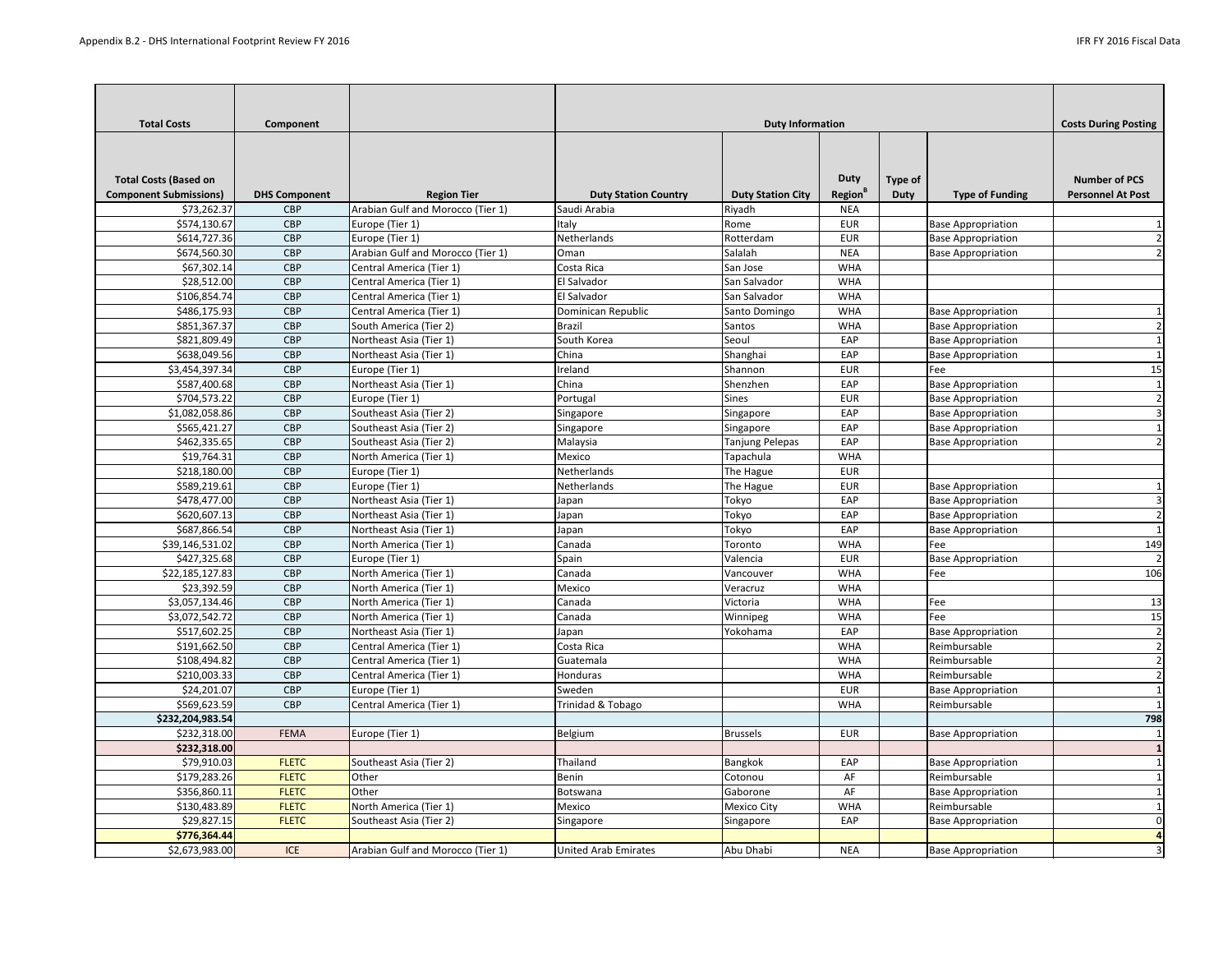| <b>Total Costs</b>                                            | Component            |                                   |                             | <b>Duty Information</b>    |                                           |                        |                           | <b>Costs During Posting</b>                      |
|---------------------------------------------------------------|----------------------|-----------------------------------|-----------------------------|----------------------------|-------------------------------------------|------------------------|---------------------------|--------------------------------------------------|
| <b>Total Costs (Based on</b><br><b>Component Submissions)</b> | <b>DHS Component</b> | <b>Region Tier</b>                | <b>Duty Station Country</b> | <b>Duty Station City</b>   | <b>Duty</b><br><b>Region</b> <sup>B</sup> | <b>Type of</b><br>Duty | <b>Type of Funding</b>    | <b>Number of PCS</b><br><b>Personnel At Post</b> |
| \$988,110.00                                                  | <b>ICE</b>           | Arabian Gulf and Morocco (Tier 1) | Jordan                      | Amman                      | <b>NEA</b>                                |                        | <b>Base Appropriation</b> |                                                  |
| \$1,590,614.00                                                | <b>ICE</b>           | Europe (Tier 1)                   | Greece                      | Athens                     | <b>EUR</b>                                |                        | <b>Base Appropriation</b> |                                                  |
| \$2,050,220.00                                                | <b>ICE</b>           | Southeast Asia (Tier 2)           | Thailand                    | Bangkok                    | EAP                                       |                        | <b>Base Appropriation</b> |                                                  |
| \$3,262,915.00                                                | <b>ICE</b>           | Northeast Asia (Tier 1)           | China                       | <b>Beijing</b>             | EAP                                       |                        | <b>Base Appropriation</b> |                                                  |
| \$3,342,062.00                                                | <b>ICE</b>           | South America (Tier 2)            | Colombia                    | Bogota                     | <b>WHA</b>                                |                        | <b>Base Appropriation</b> |                                                  |
| \$2,224,409.00                                                | <b>ICE</b>           | South America (Tier 2)            | <b>Brazil</b>               | <b>Brasilia</b>            | <b>WHA</b>                                |                        | <b>Base Appropriation</b> |                                                  |
| \$1,748,432.00                                                | <b>ICE</b>           | Europe (Tier 1)                   | Belgium                     | <b>Brussels</b>            | <b>EUR</b>                                |                        | <b>Base Appropriation</b> |                                                  |
| \$386,338.00                                                  | <b>ICE</b>           | Europe (Tier 1)                   | Belgium                     | <b>Brussels WCO</b>        | <b>EUR</b>                                |                        | <b>Base Appropriation</b> |                                                  |
| \$2,054,095.00                                                | <b>ICE</b>           | South America (Tier 2)            | Argentina                   | <b>Buenos Aires</b>        | <b>WHA</b>                                |                        | <b>Base Appropriation</b> |                                                  |
| \$1,319,921.00                                                | <b>ICE</b>           | Arabian Gulf and Morocco (Tier 1) | Egypt                       | Cairo                      | <b>NEA</b>                                |                        | <b>Base Appropriation</b> |                                                  |
| \$351,655.00                                                  | <b>ICE</b>           | Oceania (Tier 2)                  | Australia                   | Canberra                   | EAP                                       |                        | <b>Base Appropriation</b> |                                                  |
| \$332,164.00                                                  | <b>ICE</b>           | South America (Tier 2)            | Venezuela                   | Caracas                    | <b>WHA</b>                                |                        | <b>Base Appropriation</b> |                                                  |
| \$641,450.00                                                  | <b>ICE</b>           | South America (Tier 2)            | Colombia                    | Cartagena                  | <b>WHA</b>                                |                        | <b>Base Appropriation</b> |                                                  |
| \$1,196,159.00                                                | <b>ICE</b>           | Arabian Gulf and Morocco (Tier 1) | Morocco                     | Casablanca                 | <b>NEA</b>                                |                        | <b>Base Appropriation</b> |                                                  |
| \$1,403,402.00                                                | ICE                  | North America (Tier 1)            | Mexico                      | Ciudad Juarez              | <b>WHA</b>                                |                        | <b>Base Appropriation</b> |                                                  |
| \$31,306.00                                                   | <b>ICE</b>           | Europe (Tier 1)                   | Denmark                     | Copenhagen                 | <b>EUR</b>                                |                        | <b>Base Appropriation</b> |                                                  |
| \$1,774,921.00                                                | <b>ICE</b>           | Other                             | Senegal                     | Dakar                      | AF                                        |                        | <b>Base Appropriation</b> |                                                  |
| \$938,937.00                                                  | <b>ICE</b>           | Arabian Gulf and Morocco (Tier 1) | Saudi Arabia                | Dhahran                    | <b>NEA</b>                                |                        | <b>Base Appropriation</b> |                                                  |
| \$1,181,393.00                                                | <b>ICE</b>           | Arabian Gulf and Morocco (Tier 1) | <b>United Arab Emirates</b> | Dubai                      | <b>NEA</b>                                |                        | <b>Base Appropriation</b> |                                                  |
| \$2,815,197.00                                                | <b>ICE</b>           | Europe (Tier 1)                   | Germany                     | Frankfurt                  | <b>EUR</b>                                |                        | <b>Base Appropriation</b> |                                                  |
| \$61,024.00                                                   | <b>ICE</b>           | North America (Tier 1)            | Mexico                      | Guadalajara                | <b>WHA</b>                                |                        | <b>Base Appropriation</b> |                                                  |
| \$698,926.00                                                  | <b>ICE</b>           | Northeast Asia (Tier 1)           | China                       | Guangzhou                  | EAP                                       |                        | <b>Base Appropriation</b> |                                                  |
| \$1,828,382.00                                                | <b>ICE</b>           | Central America (Tier 1)          | Guatemala                   | Guatemala City             | <b>WHA</b>                                |                        | <b>Base Appropriation</b> |                                                  |
| \$164,838.00                                                  | ICE                  | South America (Tier 2)            | Ecuador                     | Guayaquil                  | <b>WHA</b>                                |                        | <b>Base Appropriation</b> |                                                  |
| \$1,620,057.00                                                | <b>ICE</b>           | North America (Tier 1)            | Mexico                      | Hermosillo                 | <b>WHA</b>                                |                        | <b>Base Appropriation</b> |                                                  |
| \$1,238,551.00                                                | <b>ICE</b>           | Southeast Asia (Tier 2)           | Vietnam                     | Ho Chi Minh                | EAP                                       |                        | <b>Base Appropriation</b> |                                                  |
| \$2,588,713.00                                                | ICE                  | Northeast Asia (Tier 1)           | China                       | Hong Kong                  | EAP                                       |                        | <b>Base Appropriation</b> |                                                  |
| \$10,713,764.00                                               | <b>ICE</b>           | North America (Tier 1)            | HQ                          | <b>HQ Consolidated Cos</b> | <b>WHA</b>                                |                        | <b>Base Appropriation</b> |                                                  |
| \$1,540,871.00                                                | <b>ICE</b>           | South Asia (Tier 2)               | Pakistan                    | Islamabad                  | <b>SCA</b>                                |                        | <b>Base Appropriation</b> |                                                  |
| \$1,082,363.00                                                | <b>ICE</b>           | Southeast Asia (Tier 2)           | Indonesia                   | Jakarta                    | EAP                                       |                        | <b>Base Appropriation</b> |                                                  |
| \$704,046.00                                                  | <b>ICE</b>           | Arabian Gulf and Morocco (Tier 1) | Saudi Arabia                | Jeddah                     | <b>NEA</b>                                |                        | <b>Base Appropriation</b> |                                                  |
| \$1,156,959.00                                                | ICE                  | Arabian Gulf and Morocco (Tier 1) | Israel                      | Jerusalem                  | <b>NEA</b>                                |                        | <b>Base Appropriation</b> |                                                  |
| \$2,836,611.00                                                | <b>ICE</b>           | Central America (Tier 1)          | Jamaica                     | Kingston                   | <b>WHA</b>                                |                        | <b>Base Appropriation</b> |                                                  |
| \$379,495.00                                                  | <b>ICE</b>           | Southeast Asia (Tier 2)           | Malaysia                    | Kuala Lumpur               | EAP                                       |                        | <b>Base Appropriation</b> |                                                  |
| \$89,823.00                                                   | <b>ICE</b>           | South America (Tier 2)            | Peru                        | Lima                       | <b>WHA</b>                                |                        |                           |                                                  |
| \$4,568,275.00                                                | <b>ICE</b>           | Europe (Tier 1)                   | United Kingdom              | London                     | <b>EUR</b>                                |                        | <b>Base Appropriation</b> |                                                  |
| \$2,093,639.00                                                | <b>ICE</b>           | Europe (Tier 1)                   | Spain                       | Madrid                     | <b>EUR</b>                                |                        | <b>Base Appropriation</b> |                                                  |
| \$565.00                                                      | ICE                  | Central America (Tier 1)          | Nicaragua                   | Managua                    | <b>WHA</b>                                |                        | <b>Base Appropriation</b> |                                                  |
| \$2,301,054.00                                                | ICE                  | Southeast Asia (Tier 2)           | Philippines                 | Manila                     | EAP                                       |                        | <b>Base Appropriation</b> |                                                  |
| \$551,224.00                                                  | ICE                  | North America (Tier 1)            | Mexico                      | Matamoros                  | <b>WHA</b>                                |                        | <b>Base Appropriation</b> |                                                  |
| \$216,388.00                                                  | <b>ICE</b>           | North America (Tier 1)            | Mexico                      | Mérida                     | <b>WHA</b>                                |                        | <b>Base Appropriation</b> |                                                  |
| \$22,265.00                                                   | ICE                  | North America (Tier 1)            | Mexico                      | <b>Mexico City</b>         | <b>WHA</b>                                |                        |                           |                                                  |
| \$7,631,334.00                                                | <b>ICE</b>           | North America (Tier 1)            | Mexico                      | <b>Mexico City</b>         | <b>WHA</b>                                |                        | <b>Base Appropriation</b> | 13                                               |
| \$171,482.00                                                  | ICE                  | North America (Tier 1)            | Mexico                      | Mexico City                | <b>WHA</b>                                |                        | Reimbursable              | 13                                               |
| \$1,165,357.00                                                | <b>ICE</b>           | Central America (Tier 1)          | <b>United States</b>        | Miami-Caribbean            | <b>WHA</b>                                |                        | <b>Base Appropriation</b> | 5                                                |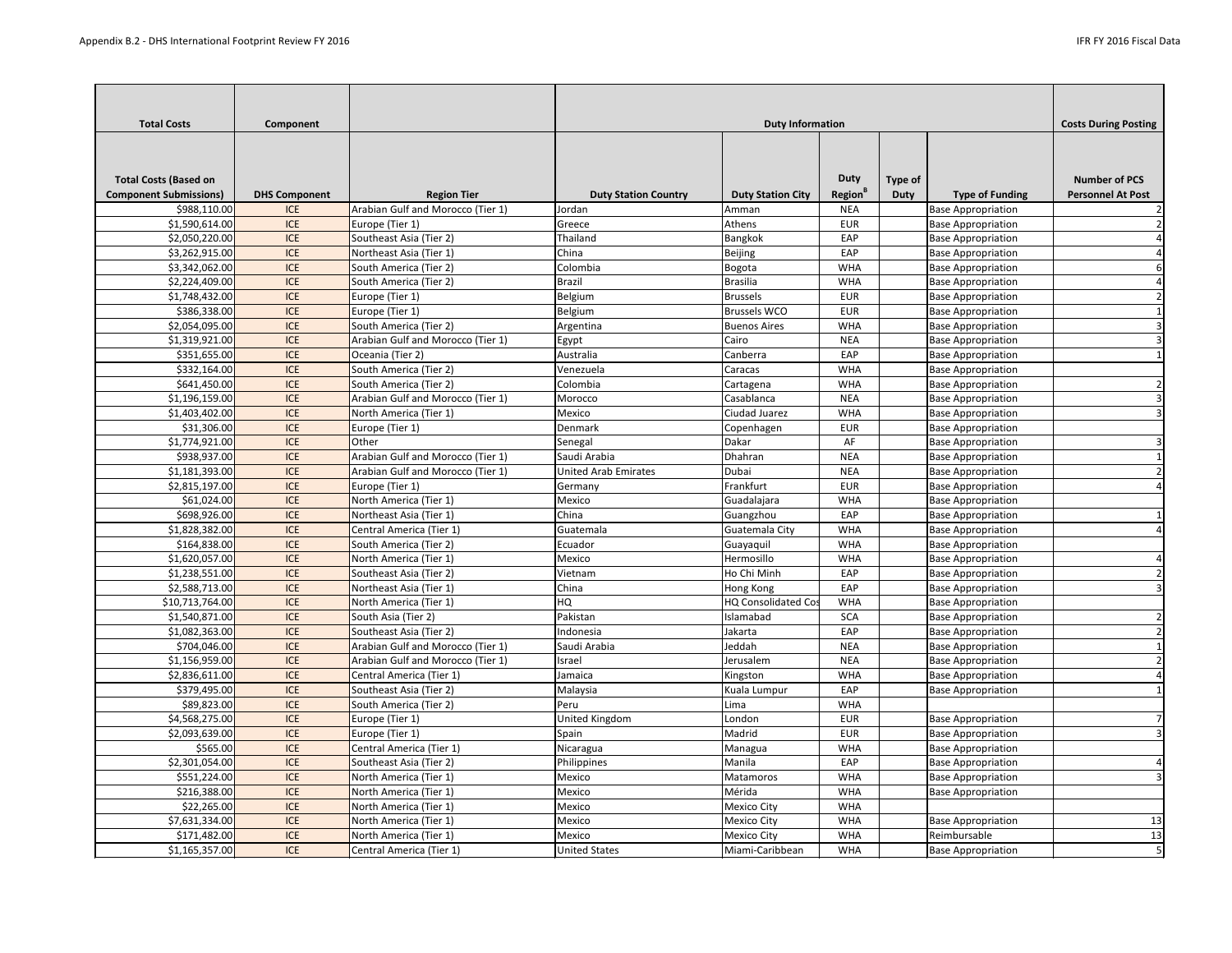| <b>Total Costs</b>                                            | Component            |                                   |                             | <b>Duty Information</b>  |                                           |                        |                           | <b>Costs During Posting</b>                      |
|---------------------------------------------------------------|----------------------|-----------------------------------|-----------------------------|--------------------------|-------------------------------------------|------------------------|---------------------------|--------------------------------------------------|
| <b>Total Costs (Based on</b><br><b>Component Submissions)</b> | <b>DHS Component</b> | <b>Region Tier</b>                | <b>Duty Station Country</b> | <b>Duty Station City</b> | <b>Duty</b><br><b>Region</b> <sup>B</sup> | <b>Type of</b><br>Duty | <b>Type of Funding</b>    | <b>Number of PCS</b><br><b>Personnel At Post</b> |
| \$2,055,666.00                                                | <b>ICE</b>           | North America (Tier 1)            | Mexico                      | Monterrey                | <b>WHA</b>                                |                        | <b>Base Appropriation</b> |                                                  |
| \$742,681.00                                                  | <b>ICE</b>           | North America (Tier 1)            | Canada                      | Montreal                 | <b>WHA</b>                                |                        | <b>Base Appropriation</b> |                                                  |
| \$821,542.00                                                  | <b>ICE</b>           | Europe (Tier 1)                   | Russia                      | Moscow                   | <b>EUR</b>                                |                        | <b>Base Appropriation</b> |                                                  |
| \$145,000.00                                                  | <b>ICE</b>           | Arabian Gulf and Morocco (Tier 1) | Oman                        | Muscat                   | <b>NEA</b>                                |                        | <b>Base Appropriation</b> |                                                  |
| \$729,091.00                                                  | <b>ICE</b>           | Other                             | Kenya                       | Nairobi                  | AF                                        |                        | <b>Base Appropriation</b> |                                                  |
| \$375,473.00                                                  | <b>ICE</b>           | Central America (Tier 1)          | <b>Bahamas</b>              | Nassau                   | <b>WHA</b>                                |                        | <b>Base Appropriation</b> |                                                  |
| \$1,350,918.00                                                | <b>ICE</b>           | South Asia (Tier 2)               | India                       | New Delhi                | <b>SCA</b>                                |                        | <b>Base Appropriation</b> |                                                  |
| \$2,428,203.00                                                | ICE                  | North America (Tier 1)            | Canada                      | Ottawa                   | <b>WHA</b>                                |                        | <b>Base Appropriation</b> |                                                  |
| \$3,030,642.00                                                | <b>ICE</b>           | Central America (Tier 1)          | Panama                      | Panama City              | <b>WHA</b>                                |                        | <b>Base Appropriation</b> | 8                                                |
| \$2,124,418.00                                                | <b>ICE</b>           | Europe (Tier 1)                   | France                      | Paris                    | <b>EUR</b>                                |                        | <b>Base Appropriation</b> |                                                  |
| \$925,786.00                                                  | <b>ICE</b>           | Southeast Asia (Tier 2)           | Cambodia                    | Phnom Penh               | EAP                                       |                        | <b>Base Appropriation</b> |                                                  |
| \$2,524,344.00                                                | <b>ICE</b>           | Other                             | South Africa                | Pretoria                 | AF                                        |                        | <b>Base Appropriation</b> |                                                  |
| \$1,355,787.00                                                | <b>ICE</b>           | South America (Tier 2)            | Ecuador                     | Quito                    | <b>WHA</b>                                |                        | <b>Base Appropriation</b> |                                                  |
| \$2,159,299.00                                                | <b>ICE</b>           | Arabian Gulf and Morocco (Tier 1) | Saudi Arabia                | Riyadh                   | <b>NEA</b>                                |                        | <b>Base Appropriation</b> |                                                  |
| \$3,324,063.00                                                | <b>ICE</b>           | Europe (Tier 1)                   | Italy                       | Rome                     | <b>EUR</b>                                |                        | <b>Base Appropriation</b> |                                                  |
| \$1,768,866.00                                                | <b>ICE</b>           | Central America (Tier 1)          | El Salvador                 | San Salvador             | <b>WHA</b>                                |                        | <b>Base Appropriation</b> |                                                  |
| \$476,247.00                                                  | <b>ICE</b>           | Arabian Gulf and Morocco (Tier 1) | Yemen                       | Sana'a                   | <b>NEA</b>                                |                        | <b>Base Appropriation</b> |                                                  |
| \$2,987,011.00                                                | <b>ICE</b>           | Central America (Tier 1)          | Dominican Republic          | Santo Domingo            | <b>WHA</b>                                |                        | <b>Base Appropriation</b> |                                                  |
| \$2,068,224.00                                                | <b>ICE</b>           | Northeast Asia (Tier 1)           | Korea                       | Seoul                    | EAP                                       |                        | <b>Base Appropriation</b> |                                                  |
| \$2,269,831.00                                                | <b>ICE</b>           | Southeast Asia (Tier 2)           | Singapore                   | Singapore                | EAP                                       |                        | <b>Base Appropriation</b> |                                                  |
| \$820,215.00                                                  | <b>ICE</b>           | Europe (Tier 1)                   | Germany                     | Stuttgart                | <b>EUR</b>                                |                        | Reimbursable              |                                                  |
| \$1,798,210.00                                                | <b>ICE</b>           | Central America (Tier 1)          | Honduras                    | Tegucigalpa              | <b>WHA</b>                                |                        | <b>Base Appropriation</b> |                                                  |
| \$1,655,310.00                                                | <b>ICE</b>           | Arabian Gulf and Morocco (Tier 1) | Israel                      | <b>Tel Aviv</b>          | <b>NEA</b>                                |                        | <b>Base Appropriation</b> |                                                  |
| \$1,930,062.00                                                | <b>ICE</b>           | Europe (Tier 1)                   | Netherlands                 | The Hague                | <b>EUR</b>                                |                        | <b>Base Appropriation</b> |                                                  |
| \$2,462,769.00                                                | <b>ICE</b>           | North America (Tier 1)            | Mexico                      | Tijuana                  | <b>WHA</b>                                |                        | <b>Base Appropriation</b> |                                                  |
| \$694,009.00                                                  | <b>ICE</b>           | Northeast Asia (Tier 1)           | Japan                       | Tokyo                    | EAP                                       |                        | <b>Base Appropriation</b> |                                                  |
| \$963,490.00                                                  | <b>ICE</b>           | North America (Tier 1)            | Canada                      | Toronto                  | <b>WHA</b>                                |                        | <b>Base Appropriation</b> |                                                  |
| \$694,638.00                                                  | <b>ICE</b>           | North America (Tier 1)            | Canada                      | Vancouver                | <b>WHA</b>                                |                        | <b>Base Appropriation</b> |                                                  |
| \$2,399,115.00                                                | <b>ICE</b>           | Europe (Tier 1)                   | Austria                     | Vienna                   | <b>EUR</b>                                |                        | <b>Base Appropriation</b> |                                                  |
| \$124,814,599.00                                              |                      |                                   |                             |                          |                                           |                        |                           | 201                                              |
| \$231,766.00                                                  | <b>PLCY</b>          | Europe (Tier 1)                   | Belgium                     | <b>Brussels</b>          | <b>EUR</b>                                |                        | <b>Base Appropriation</b> | 1                                                |
| \$541,389.00                                                  | <b>PLCY</b>          | Europe (Tier 1)                   | <b>United Kingdom</b>       | London                   | <b>EUR</b>                                |                        | <b>Base Appropriation</b> |                                                  |
| \$603,169.00                                                  | <b>PLCY</b>          | North America (Tier 1)            | Mexico                      | Mexico City              | <b>WHA</b>                                |                        | <b>Base Appropriation</b> |                                                  |
| \$417,153.00                                                  | <b>PLCY</b>          | North America (Tier 1)            | Canada                      | Ottawa                   | <b>WHA</b>                                |                        | <b>Base Appropriation</b> |                                                  |
| \$170,849.00                                                  | <b>PLCY</b>          | Central America (Tier 1)          | Panama                      | Panama City              | <b>WHA</b>                                |                        | <b>Base Appropriation</b> |                                                  |
| \$1,964,326.00                                                |                      |                                   |                             |                          |                                           |                        |                           | 5                                                |
| \$514,574.00                                                  | S&T                  | Europe (Tier 1)                   | <b>United Kingdom</b>       | London                   | <b>EUR</b>                                |                        | <b>Base Appropriation</b> |                                                  |
| \$514,574.00                                                  |                      |                                   |                             |                          |                                           |                        |                           |                                                  |
| \$1,326,223.71                                                | <b>TSA</b>           | Arabian Gulf and Morocco (Tier 1) | <b>United Arab Emirates</b> | Abu Dhabi                | <b>NEA</b>                                |                        | <b>Base Appropriation</b> | 2                                                |
| \$56,532.11                                                   | <b>TSA</b>           | Arabian Gulf and Morocco (Tier 1) | Jordan                      | Amman                    | <b>NEA</b>                                |                        | <b>Base Appropriation</b> |                                                  |
| \$765,130.11                                                  | <b>TSA</b>           | Southeast Asia (Tier 2)           | Thailand                    | Bangkok                  | EAP                                       |                        | <b>Base Appropriation</b> |                                                  |
| \$1,036,980.79                                                | <b>TSA</b>           | Northeast Asia (Tier 1)           | China                       | <b>Beijing</b>           | EAP                                       |                        | <b>Base Appropriation</b> | 2                                                |
| \$1,941,805.11                                                | <b>TSA</b>           | Europe (Tier 1)                   | Germany                     | <b>Berlin</b>            | <b>EUR</b>                                |                        | <b>Base Appropriation</b> |                                                  |
| \$536,068.11                                                  | <b>TSA</b>           | South America (Tier 2)            | <b>Brazil</b>               | <b>Brasilia</b>          | <b>WHA</b>                                |                        | <b>Base Appropriation</b> |                                                  |
| \$789,785.06                                                  | <b>TSA</b>           | Europe (Tier 1)                   | Belgium                     | <b>Brussels</b>          | <b>EUR</b>                                |                        | <b>Base Appropriation</b> |                                                  |
|                                                               |                      |                                   |                             |                          |                                           |                        |                           |                                                  |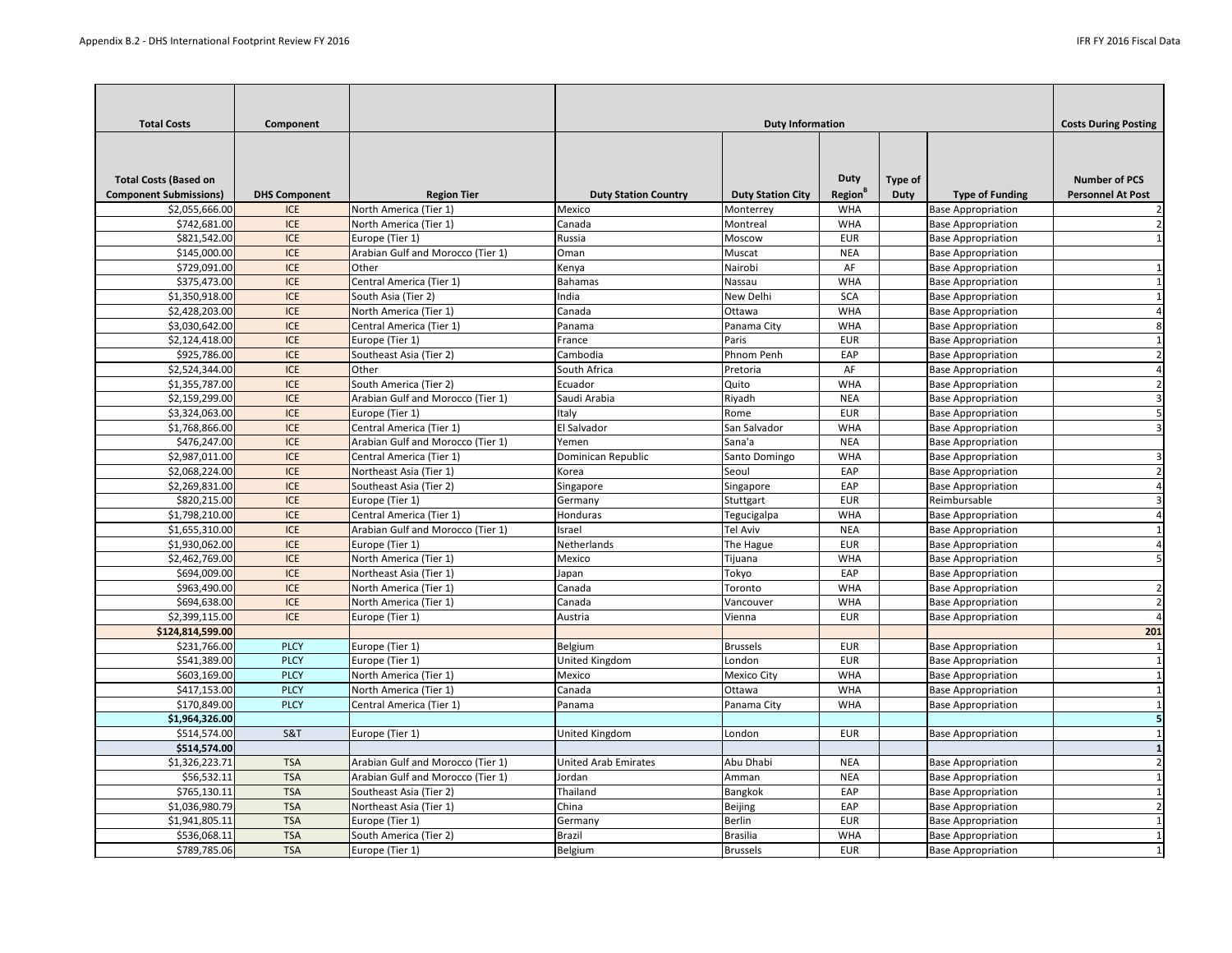| <b>Total Costs</b>                                            | Component            |                                   |                             | <b>Duty Information</b>  |                                           |                               |                                                        | <b>Costs During Posting</b>                      |
|---------------------------------------------------------------|----------------------|-----------------------------------|-----------------------------|--------------------------|-------------------------------------------|-------------------------------|--------------------------------------------------------|--------------------------------------------------|
| <b>Total Costs (Based on</b><br><b>Component Submissions)</b> | <b>DHS Component</b> | <b>Region Tier</b>                | <b>Duty Station Country</b> | <b>Duty Station City</b> | <b>Duty</b><br><b>Region</b> <sup>B</sup> | <b>Type of</b><br><b>Duty</b> | <b>Type of Funding</b>                                 | <b>Number of PCS</b><br><b>Personnel At Post</b> |
| \$213,497.00                                                  | <b>TSA</b>           | South America (Tier 2)            | Argentina                   | <b>Buenos Aires</b>      | <b>WHA</b>                                |                               | <b>Base Appropriation</b>                              |                                                  |
| \$635,457.91                                                  | <b>TSA</b>           | Other                             | Senegal                     | Dakar                    | AF                                        |                               | <b>Base Appropriation</b>                              |                                                  |
| \$4,934,948.15                                                | <b>TSA</b>           | Central America (Tier 1)          | <b>United States</b>        | <b>Dallas</b>            | <b>WHA</b>                                |                               | <b>Base Appropriation</b>                              | 24                                               |
| \$10,840,952.52                                               | <b>TSA</b>           | Europe (Tier 1)                   | Germany                     | Frankfurt                | <b>EUR</b>                                |                               | <b>Base Appropriation</b>                              | 31                                               |
| \$3,695,480.00                                                | <b>TSA</b>           | North America (Tier 1)            | <b>United States</b>        | Herndon (Two Fixed       | AF                                        |                               | <b>Base Appropriation</b>                              | 10                                               |
| \$3,948,439.67                                                | <b>TSA</b>           | North America (Tier 1)            | <b>United States</b>        | Honolulu                 | EAP                                       |                               | <b>Base Appropriation</b>                              | 18                                               |
| \$683,218.06                                                  | <b>TSA</b>           | Other                             | South Africa                | Johannesburg             | AF                                        |                               | <b>Base Appropriation</b>                              | $\mathbf{1}$                                     |
| \$1,350,153.22                                                | <b>TSA</b>           | Europe (Tier 1)                   | United Kingdom              | London                   | <b>EUR</b>                                |                               | <b>Base Appropriation</b>                              | $\overline{2}$                                   |
| \$259,082.12                                                  | <b>TSA</b>           | Europe (Tier 1)                   | Spain                       | Madrid                   | <b>EUR</b>                                |                               | <b>Base Appropriation</b>                              |                                                  |
| \$534,944.11                                                  | <b>TSA</b>           | Southeast Asia (Tier 2)           | Phillipines                 | Manila                   | EAP                                       |                               | <b>Base Appropriation</b>                              |                                                  |
| \$842,141.91                                                  | <b>TSA</b>           | North America (Tier 1)            | Mexico                      | <b>Mexico City</b>       | <b>WHA</b>                                |                               | <b>Base Appropriation</b>                              |                                                  |
| \$7,879,338.65                                                | <b>TSA</b>           | Central America (Tier 1)          | <b>United States</b>        | Miami                    | <b>WHA</b>                                |                               | <b>Base Appropriation</b>                              | 38                                               |
| \$943,322.98                                                  | <b>TSA</b>           | Other                             | Kenya                       | Nairobi                  | AF                                        |                               | <b>Base Appropriation</b>                              |                                                  |
| \$756,621.11                                                  | <b>TSA</b>           | Central America (Tier 1)          | <b>Bahamas</b>              | Nassau                   | <b>WHA</b>                                |                               | <b>Base Appropriation</b>                              |                                                  |
| \$851,206.22                                                  | <b>TSA</b>           | North America (Tier 1)            | Canada                      | Ottawa                   | <b>WHA</b>                                |                               | <b>Base Appropriation</b>                              | 2                                                |
| \$637,029.21                                                  | <b>TSA</b>           | Central America (Tier 1)          | Panama                      | Panama City              | <b>WHA</b>                                |                               | <b>Base Appropriation</b>                              |                                                  |
| \$659,397.11                                                  | <b>TSA</b>           | Europe (Tier 1)                   | France                      | Paris                    | <b>EUR</b>                                |                               | <b>Base Appropriation</b>                              |                                                  |
| \$524,310.07                                                  | <b>TSA</b>           | Arabian Gulf and Morocco (Tier 1) | Morocco                     | Rabat                    | <b>NEA</b>                                |                               | <b>Base Appropriation</b>                              |                                                  |
| \$676,173.11                                                  | <b>TSA</b>           | Europe (Tier 1)                   | Italy                       | Rome                     | <b>EUR</b>                                |                               | <b>Base Appropriation</b>                              |                                                  |
| \$322,787.50                                                  | <b>TSA</b>           | South America (Tier 2)            | Chile                       | Santiago                 | <b>WHA</b>                                |                               | <b>Base Appropriation</b>                              |                                                  |
| \$5,828,059.47                                                | <b>TSA</b>           | Southeast Asia (Tier 2)           | Singapore                   | Singapore                | EAP                                       |                               | <b>Base Appropriation</b>                              | 12                                               |
| \$590,653.11                                                  | <b>TSA</b>           | Oceania (Tier 2)                  | Australia                   | Sydney                   | EAP                                       |                               | <b>Base Appropriation</b>                              | 1                                                |
| \$979,293.50                                                  | <b>TSA</b>           | Europe (Tier 1)                   | Netherlands                 | The Hague                | <b>EUR</b>                                |                               | <b>Base Appropriation</b>                              |                                                  |
| \$1,306,717.67                                                | <b>TSA</b>           | Northeast Asia (Tier 1)           | Japan                       | Tokyo                    | EAP                                       |                               | <b>Base Appropriation</b>                              | $\overline{2}$                                   |
| \$929,172.11                                                  | <b>TSA</b>           | Europe (Tier 1)                   | Poland                      | Warsaw                   | <b>EUR</b>                                |                               | <b>Base Appropriation</b>                              |                                                  |
| \$57,274,921.43                                               |                      |                                   |                             |                          |                                           |                               |                                                        | 164                                              |
| \$640,844.52                                                  | <b>USCG</b>          | Northeast Asia (Tier 1)           | China                       | <b>Beijing</b>           | EAP                                       |                               | <b>Base Appropriation</b>                              | $\overline{2}$                                   |
| \$586,540.49                                                  | <b>USCG</b>          | South America (Tier 2)            | Colombia                    | Bogota                   | <b>WHA</b>                                |                               | <b>Base Appropriation</b>                              |                                                  |
| \$249,657.95                                                  | <b>USCG</b>          | South America (Tier 2)            | <b>Brazil</b>               | <b>Brasilia</b>          | <b>WHA</b>                                |                               | <b>Base Appropriation</b>                              |                                                  |
| \$184,614.00                                                  | <b>USCG</b>          | South America (Tier 2)            | Venezuela                   | Caracas                  | <b>WHA</b>                                |                               | <b>Base Appropriation</b>                              |                                                  |
| \$209,362.66                                                  | <b>USCG</b>          | South America (Tier 2)            | Colombia                    | Cartagena                | <b>WHA</b>                                |                               | <b>Base Appropriation</b>                              |                                                  |
| \$209,709.40                                                  | <b>USCG</b>          | Europe (Tier 1)                   | Malta                       | Floriana                 | <b>EUR</b>                                |                               | <b>Base Appropriation</b>                              |                                                  |
| \$2,430,978.18                                                | <b>USCG</b>          | Northeast Asia (Tier 1)           | Japan                       | Fussa                    | EAP                                       |                               | <b>Base Appropriation</b>                              | 14                                               |
| \$141,361.00                                                  | <b>USCG</b>          | North America (Tier 1)            | Canada                      | Greenwood                | <b>WHA</b>                                |                               | <b>Base Appropriation</b>                              |                                                  |
| \$478,194.50                                                  | <b>USCG</b>          | Central America (Tier 1)          | Cuba                        | Guantanamo Bay           | <b>WHA</b>                                |                               | <b>Base Appropriation</b>                              |                                                  |
| \$429,508.00                                                  | <b>USCG</b>          | Central America (Tier 1)          | Cuba                        | Havana                   | <b>WHA</b>                                |                               | <b>Base Appropriation</b>                              |                                                  |
| \$141,361.00                                                  | <b>USCG</b>          | Europe (Tier 1)                   | United Kingdom              | Helston                  | <b>EUR</b>                                |                               | <b>Base Appropriation</b>                              |                                                  |
| \$299,440.42                                                  | <b>USCG</b>          | Central America (Tier 1)          | Jamaica                     |                          | <b>WHA</b>                                |                               |                                                        |                                                  |
| \$90,048.00                                                   | <b>USCG</b>          | Europe (Tier 1)                   | Finland                     | Kingston                 | <b>EUR</b>                                |                               | <b>Base Appropriation</b><br><b>Base Appropriation</b> |                                                  |
| \$205,241.66                                                  | <b>USCG</b>          | North America (Tier 1)            | Canada                      | Lappeenranta<br>Lazo     | <b>WHA</b>                                |                               | <b>Base Appropriation</b>                              |                                                  |
| \$234,826.64                                                  | <b>USCG</b>          | Europe (Tier 1)                   | Sweden                      | Malmo                    | <b>EUR</b>                                |                               | <b>Base Appropriation</b>                              |                                                  |
| \$26,452,177.30                                               | <b>USCG</b>          | Arabian Gulf and Morocco (Tier 1) | <b>Bahrain</b>              | Manama                   | <b>NEA</b>                                |                               | <b>Base Appropriation</b>                              | 237                                              |
| \$445,028.37                                                  | <b>USCG</b>          |                                   | Mexico                      |                          |                                           |                               |                                                        |                                                  |
|                                                               |                      | North America (Tier 1)            |                             | <b>Mexico City</b>       | <b>WHA</b>                                |                               | <b>Base Appropriation</b>                              | $\overline{2}$                                   |
| \$3,301,295.18                                                | <b>USCG</b>          | Central America (Tier 1)          | <b>Bahamas</b>              | Nassau                   | <b>WHA</b>                                |                               | <b>Base Appropriation</b>                              | 10                                               |
| \$479,855.43                                                  | <b>USCG</b>          | North America (Tier 1)            | Canada                      | Ottawa                   | <b>WHA</b>                                |                               | <b>Base Appropriation</b>                              | $\overline{2}$                                   |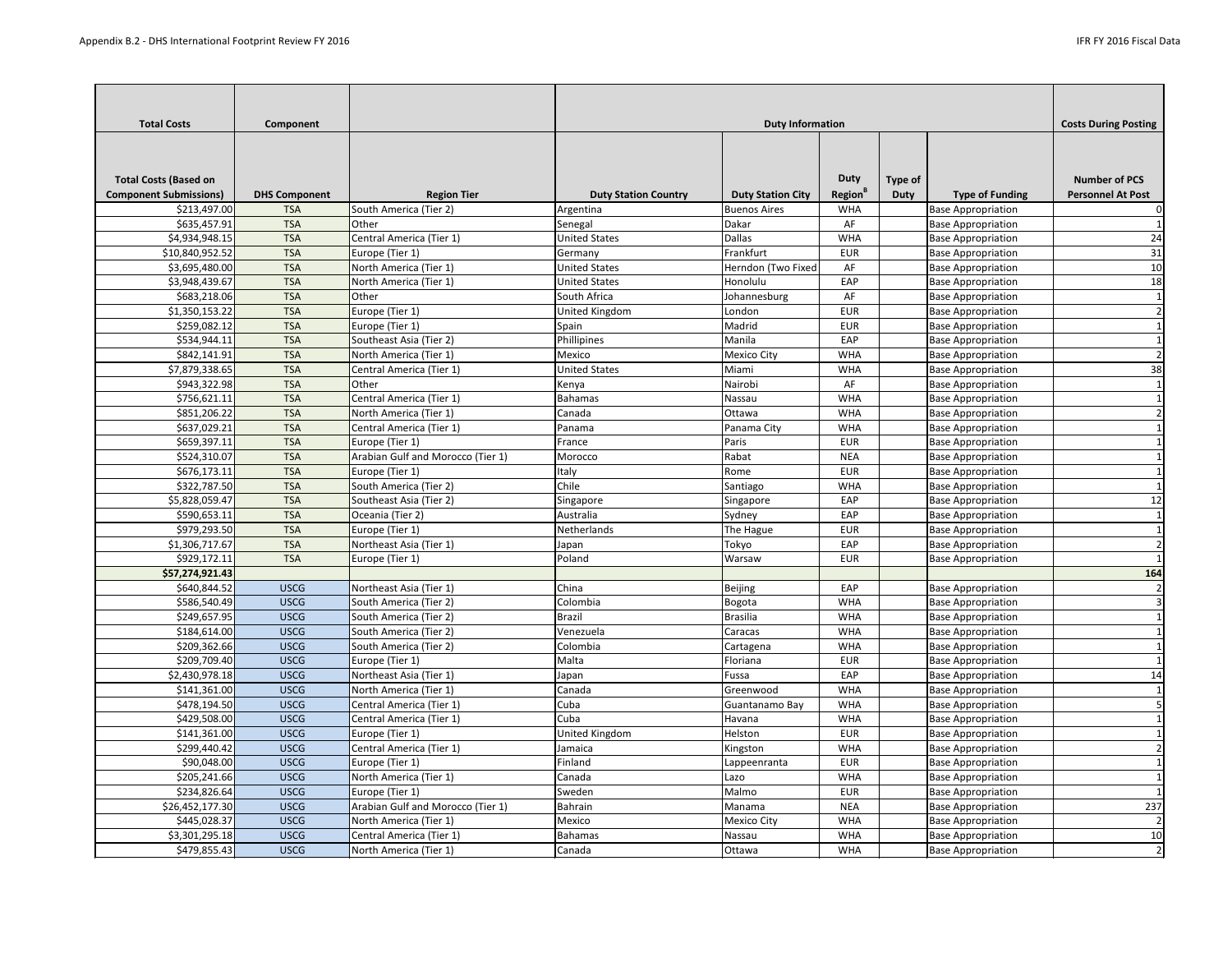| <b>Total Costs</b>                                            | Component            |                                   |                             | <b>Duty Information</b>  |                                    |                               |                           | <b>Costs During Posting</b>                      |
|---------------------------------------------------------------|----------------------|-----------------------------------|-----------------------------|--------------------------|------------------------------------|-------------------------------|---------------------------|--------------------------------------------------|
| <b>Total Costs (Based on</b><br><b>Component Submissions)</b> | <b>DHS Component</b> | <b>Region Tier</b>                | <b>Duty Station Country</b> | <b>Duty Station City</b> | <b>Duty</b><br>Region <sup>B</sup> | <b>Type of</b><br><b>Duty</b> | <b>Type of Funding</b>    | <b>Number of PCS</b><br><b>Personnel At Post</b> |
| \$480,605.00                                                  | <b>USCG</b>          | Central America (Tier 1)          | Panama                      | Panama City              | <b>WHA</b>                         |                               | <b>Base Appropriation</b> |                                                  |
| \$419,195.90                                                  | <b>USCG</b>          | Central America (Tier 1)          | Haiti                       | Port-au-Prince           | <b>WHA</b>                         |                               | <b>Base Appropriation</b> |                                                  |
| \$171,274.19                                                  | <b>USCG</b>          | South America (Tier 2)            | Ecuador                     | Quito                    | <b>WHA</b>                         |                               | <b>Base Appropriation</b> |                                                  |
| \$438,439.06                                                  | <b>USCG</b>          | Central America (Tier 1)          | Dominican Republic          | Santo Domingo            | <b>WHA</b>                         |                               | <b>Base Appropriation</b> | $\overline{2}$                                   |
| \$5,163,068.30                                                | <b>USCG</b>          | Europe (Tier 1)                   | Netherlands                 | Schinnen                 | <b>EUR</b>                         |                               | <b>Base Appropriation</b> | 28                                               |
| \$281,476.21                                                  | <b>USCG</b>          | Northeast Asia (Tier 1)           | Korea                       | Seoul                    | EAP                                |                               | <b>Base Appropriation</b> |                                                  |
| \$1,610,896.21                                                | <b>USCG</b>          | Southeast Asia (Tier 2)           | Singapore                   | Singapore                | EAP                                |                               | <b>Base Appropriation</b> |                                                  |
| \$147,039.00                                                  | <b>USCG</b>          | Europe (Tier 1)                   | United Kingdom              | Southampton              | <b>EUR</b>                         |                               | <b>Base Appropriation</b> |                                                  |
| \$184,614.00                                                  | <b>USCG</b>          | Northeast Asia (Tier 1)           | Japan                       | Tokyo                    | EAP                                |                               | <b>Base Appropriation</b> | 0                                                |
| \$254,857.41                                                  | <b>USCG</b>          | Central America (Tier 1)          | Curacao                     | Willemstad               | <b>WHA</b>                         |                               | <b>Base Appropriation</b> |                                                  |
| \$118,205.00                                                  | <b>USCG</b>          | Northeast Asia (Tier 1)           | Japan                       | Yokosuka                 | EAP                                |                               | <b>Base Appropriation</b> |                                                  |
| \$46,479,714.98                                               |                      |                                   |                             |                          |                                    |                               |                           | 329                                              |
| \$922,932.00                                                  | <b>USCIS</b>         | Other                             | Ghana                       | Accra                    | AF                                 |                               | Fee                       | $\overline{2}$                                   |
| \$425,162.00                                                  | <b>USCIS</b>         | <b>Other</b>                      | Ethiopia                    | Addis Ababa              | AF                                 |                               | Fee                       |                                                  |
| \$2,856,544.00                                                | <b>USCIS</b>         | Arabian Gulf and Morocco (Tier 1) | Jordan                      | Amman                    | <b>NEA</b>                         |                               | Fee                       |                                                  |
| \$1,537,465.00                                                | <b>USCIS</b>         | Europe (Tier 1)                   | Greece                      | Athens                   | <b>EUR</b>                         |                               | Fee                       |                                                  |
| \$4,236,402.00                                                | <b>USCIS</b>         | Arabian Gulf and Morocco (Tier 1) | Iraq                        | <b>Baghdad</b>           | <b>NEA</b>                         |                               | Fee                       |                                                  |
| \$3,155,623.00                                                | <b>USCIS</b>         | Southeast Asia (Tier 2)           | Thailand                    | <b>Bangkok</b>           | EAP                                |                               | Fee                       |                                                  |
| \$1,599,629.00                                                | <b>USCIS</b>         | Northeast Asia (Tier 1)           | China                       | Beijing                  | EAP                                |                               | Fee                       | $\overline{2}$                                   |
| \$291,972.00                                                  | <b>USCIS</b>         | Arabian Gulf and Morocco (Tier 1) | Lebanon                     | <b>Beirut</b>            | <b>NEA</b>                         |                               | Fee                       |                                                  |
| \$429,577.00                                                  | <b>USCIS</b>         | Arabian Gulf and Morocco (Tier 1) | Egypt                       | Cairo                    | <b>NEA</b>                         |                               | Fee                       |                                                  |
| \$580,126.00                                                  | <b>USCIS</b>         | North America (Tier 1)            | Mexico                      | Ciudad Juarez            | <b>WHA</b>                         |                               | Fee                       |                                                  |
| \$597,878.00                                                  | <b>USCIS</b>         | <b>Other</b>                      | Tanzania                    | Dar Es Salaam            | AF                                 |                               | Fee                       |                                                  |
| \$67,998.00                                                   | <b>USCIS</b>         | Arabian Gulf and Morocco (Tier 1) | <b>United Arab Emirates</b> | Dubai                    | <b>NEA</b>                         |                               | Fee                       |                                                  |
| \$1,713,145.00                                                | <b>USCIS</b>         | Europe (Tier 1)                   | Germany                     | Frankfurt                | <b>EUR</b>                         |                               | Fee                       |                                                  |
| \$1,591,887.00                                                | <b>USCIS</b>         | Northeast Asia (Tier 1)           | China                       | Guangzhou                | EAP                                |                               | Fee                       |                                                  |
| \$25,903.00                                                   | <b>USCIS</b>         | Central America (Tier 1)          | Cuba                        | Guantanamo Bay           | <b>WHA</b>                         |                               | Fee                       |                                                  |
| \$1,291,125.00                                                | <b>USCIS</b>         | Central America (Tier 1)          | Guatemala                   | Guatemala City           | <b>WHA</b>                         |                               | Fee                       | 2                                                |
| \$1,436,600.00                                                | <b>USCIS</b>         | Central America (Tier 1)          | Cuba                        | Havana                   | <b>WHA</b>                         |                               | Fee                       | $\overline{2}$                                   |
| \$2,462,590.00                                                | <b>USCIS</b>         | Europe (Tier 1)                   | Turkey                      | Istanbul                 | <b>EUR</b>                         |                               | Fee                       |                                                  |
| \$548,324.00                                                  | <b>USCIS</b>         | <b>Other</b>                      | South Africa                | Johannesburg             | AF                                 |                               | Fee                       |                                                  |
| \$425,199.00                                                  | <b>USCIS</b>         | Other                             | Uganda                      | Kampala                  | AF                                 |                               | Fee                       |                                                  |
| \$273,981.00                                                  | <b>USCIS</b>         | South Asia (Tier 2)               | Nepal                       | Kathmandu                | <b>SCA</b>                         |                               | Fee                       |                                                  |
| \$223,064.00                                                  | <b>USCIS</b>         | <b>Other</b>                      | Rwanda                      | Kigali                   | AF                                 |                               | Fee                       |                                                  |
| \$367,090.00                                                  | <b>USCIS</b>         | Southeast Asia (Tier 2)           | Malaysia                    | Kuala Lumpur             | EAP                                |                               | Fee                       |                                                  |
| \$952,932.00                                                  | <b>USCIS</b>         | South America (Tier 2)            | Peru                        | Lima                     | <b>WHA</b>                         |                               | Fee                       |                                                  |
| \$719,460.00                                                  | <b>USCIS</b>         | Europe (Tier 1)                   | United Kingdon              | London                   | <b>EUR</b>                         |                               | Fee                       |                                                  |
| \$1,104,844.00                                                | <b>USCIS</b>         | Southeast Asia (Tier 2)           | Philippines                 | Manila                   | EAP                                |                               | Fee                       |                                                  |
| \$2,529,720.00                                                | <b>USCIS</b>         | North America (Tier 1)            | Mexico                      | <b>Mexico City</b>       | <b>WHA</b>                         |                               | Fee                       |                                                  |
| \$824,750.00                                                  | <b>USCIS</b>         | North America (Tier 1)            | Mexico                      | Monterrey                | <b>WHA</b>                         |                               | Fee                       | $\overline{2}$                                   |
| \$1,816,275.00                                                | <b>USCIS</b>         | Europe (Tier 1)                   | Russia                      | Moscow                   | <b>EUR</b>                         |                               | Fee                       |                                                  |
| \$2,130,628.00                                                | <b>USCIS</b>         | Other                             | Kenya                       | Nairobi                  | AF                                 |                               | Fee                       |                                                  |
| \$102,592.00                                                  | <b>USCIS</b>         | Other                             | Chad                        | N'Djamena                | AF                                 |                               | Fee                       |                                                  |
| \$2,036,199.00                                                | <b>USCIS</b>         | South Asia (Tier 2)               | India                       | New Delhi                | EAP                                |                               | Fee                       |                                                  |
| \$194,182.00                                                  | <b>USCIS</b>         | North America (Tier 1)            | Canada                      | Ottawa                   | <b>WHA</b>                         |                               | Fee                       |                                                  |